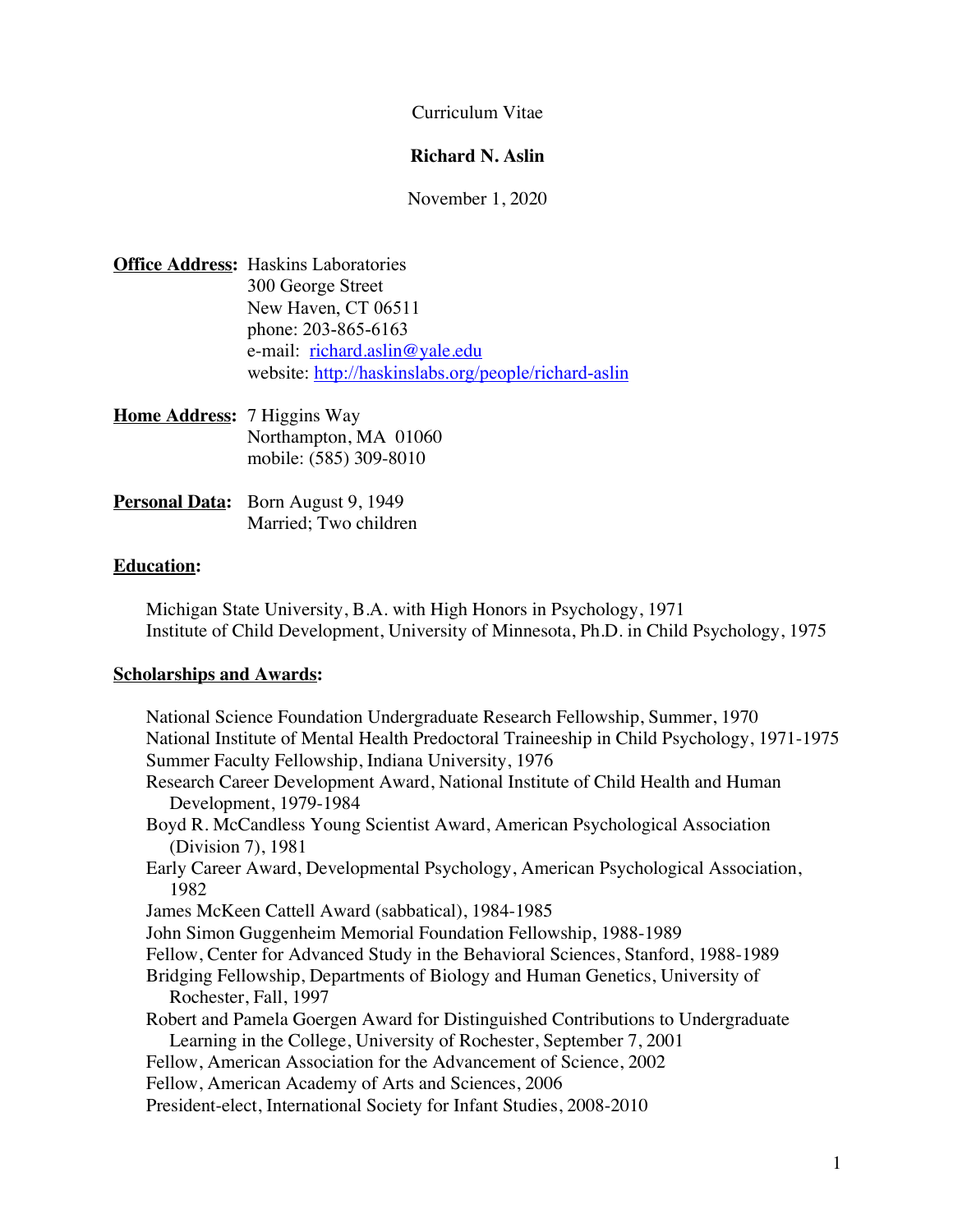President, International Society for Infant Studies, 2010-2012 Honorary Doctorate, Uppsala University, Uppsala, Sweden, January 22, 2010 Fellow, Cognitive Science Society, 2012 Section Chair, Psychology (J), American Association for the Advancement of Science, 2013 Lifetime Achievement Award in Graduate Education, University of Rochester, 2013 Member, National Academy of Sciences, 2013 (Inducted April, 2014) Distinguished Scientific Contributions Award, American Psychological Association, 2014 Outstanding Achievement Award, Alumni Wall of Honor, University of Minnesota, 2014 Mentor Award for Lifetime Achievement, Association for Psychological Science, 2015 Fellow, Society of Experimental Psychologists, 2018 Women in Cognitive Science, Honorary Award for Enduring Leadership, 2018 Atkinson Prize in Psychological and Cognitive Sciences, National Academy of Sciences, 2020

## **Professional Experience:**

Assistant Professor, Department of Psychology, Indiana University, 1975-1979 Associate Professor, Department of Psychology, Indiana University, 1979-1982 Visiting Scientist, Regional Primate Research Center, University of Washington, Summer 1981 Visiting Professor, Center for Research in Human Learning, University of Minnesota, Summer, 1982 Professor, Department of Psychology, Indiana University, 1982-1984 Professor, Department of Psychology, University of Rochester, 1984-1995 Professor, Center for Visual Science, University of Rochester, 1984-present Chair, Department of Psychology, University of Rochester, 1988-1991 (on leave, September 1988 - July 1989) Dean, College of Arts and Science, University of Rochester, 1991-1994 Vice Provost and Dean of the College, University of Rochester, 1994-1996 Professor, Department of Brain and Cognitive Sciences, 1995-2016 Visiting Professor, Department of Psychological and Brain Sciences, Dartmouth College, Fall, 1999 Director, Center for Language Sciences, University of Rochester, 2000-2003 Director, Rochester Center for Brain Imaging, 2003-2017 William R. Kenan Professor of Brain and Cognitive Sciences, University of Rochester, 2004-2016 (Emeritus 2016-2017) Visiting Professor, Centre for Brain and Cognitive Development, Birkbeck College, University of London, 2006-2007 Visiting Professor, Department of Brain and Cognitive Sciences, MIT, 2013-2014 Distinguished Research Scientist, Haskins Laboratories, New Haven, CT, 2017-present Visiting Professor, Department of Psychology, Yale University, 2017-2019 Research Professor (P-T), Department of Psychology, University of Connecticut, 2017 present Clinical Professor, Child Study Center, Yale School of Medicine, 2018-present Research Scientist, Department of Psychology, Yale University, 2019-present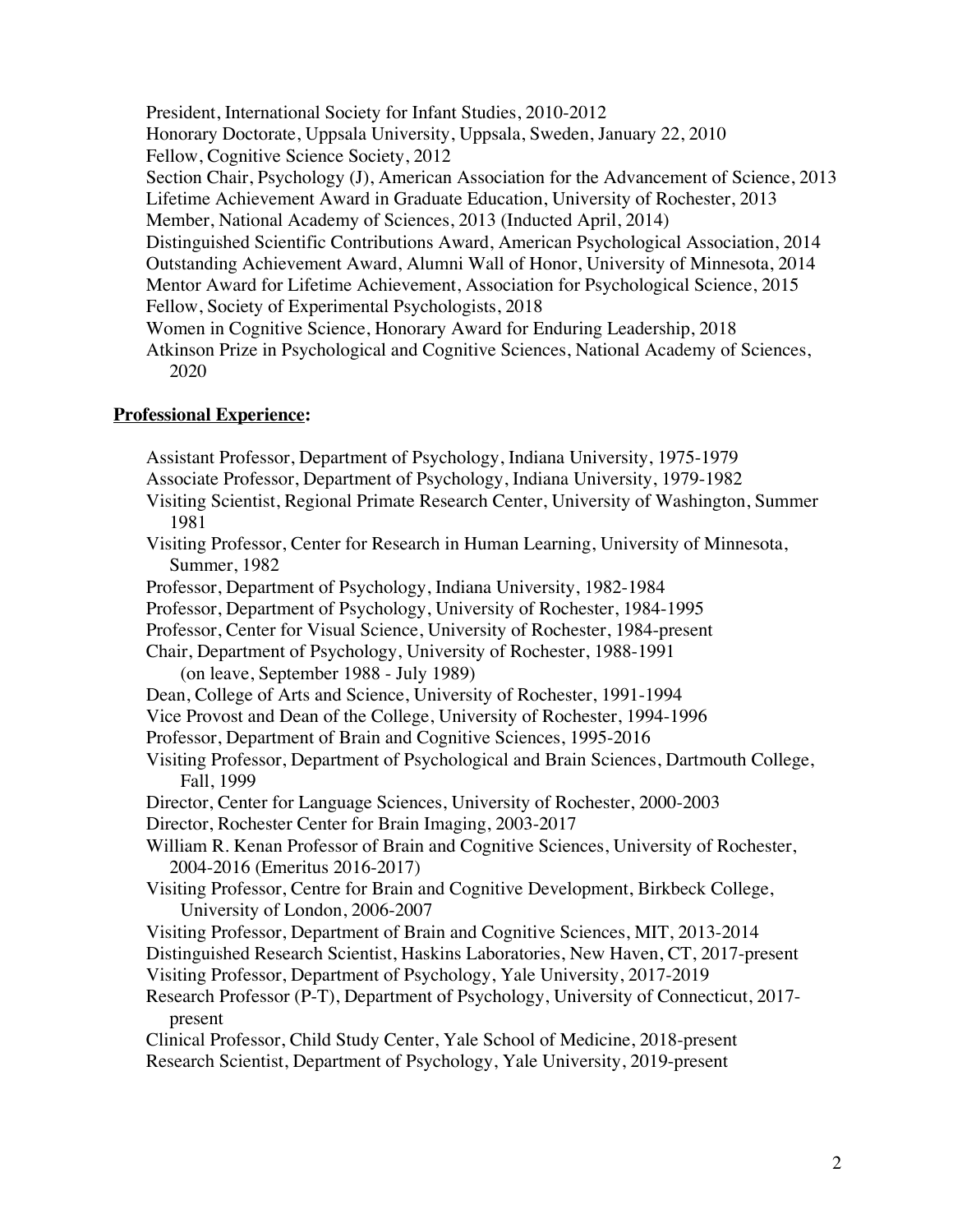#### **Professional Affiliations:**

American Association for the Advancement of Science Association for Psychological Science Cognitive Development Society Cognitive Science Society Flux: The Society for Developmental Cognitive Neuroscience International Congress on Infant Studies Psychonomic Society Society for Functional Near-Infrared Spectroscopy Society for Language Development Society for the Neurobiology of Language Society for Research in Child Development Vision Sciences Society

#### **Recent Invited Colloquia and Keynote Addresses:**

Centre for Brain and Cognitive Development, Birkbeck College (University of London), 21st Anniversary Keynote Address, November 2019 University of Connecticut, Institute for the Brain and Cognitive Sciences, May 2019 University of British Columbia, Quinn Memorial Lecture, April 2019 Windward School (NYC), Schwartz Memorial Lecture, April 2019 Society of Experimental Psychologist, Rutgers University, March 2019 Central European University, January 2019 CIFAR-Yale Workshop, October 2018 Hamilton College, April 2018 Brandeis University, March 2018 Smith College, March 2018 Tulane University, March 2018 Yale University, November 2017 Universite Paris Descartes, October 2016 University of Geneva, Piaget Archives Lecture, June 2016 International Congress on Infant Studies, May 2016 Association for Psychological Science, May 2016 University of Toronto, March 2016 University of California-Riverside, February 2016 Haskins Laboratories, New Haven, CT, October 2015 Yale University, October 2015 BCBL Conference on Statistical Learning, San Sebastian, Spain, June 2015 University of Texas at Dallas, April 2015 Queens University, March 2015 University of Buffalo, March 2015 University of Wisconsin, December 2014 Boston University Child Language Development, keynote address, November 2014 Pennsylvania State University, October 2014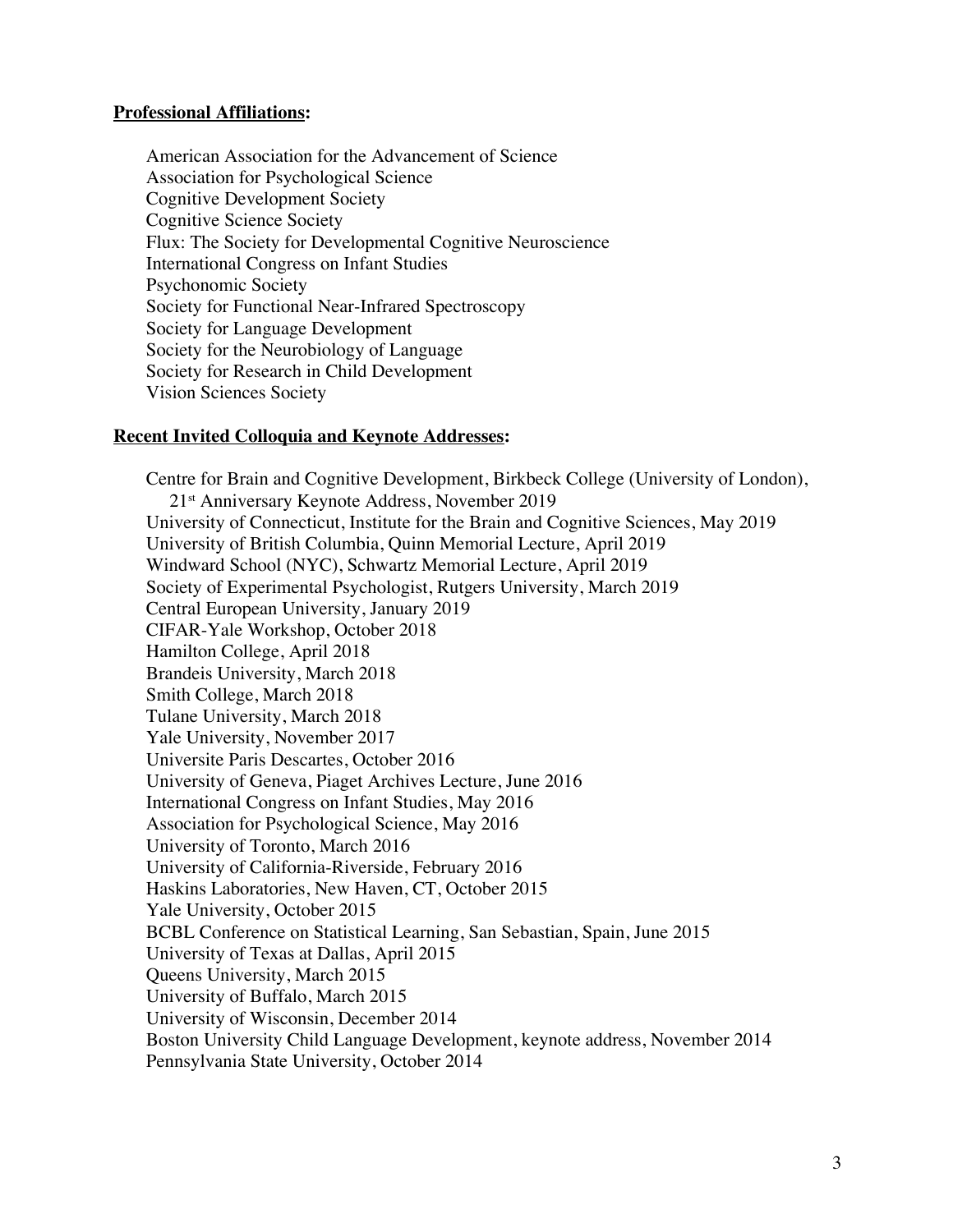# **Editorial and Grant Reviewing Activities:**

Series editor, Neural and Behavioral Development -- Advances, Monographs, and books published by Ablex Publishing Corporation, 1982-1987 Member of editorial board, *Infant Behavior and Development*, 1982-1985, 1989-1998 Member of editorial board, *Child Development*, 1983-1985, 1989-1996 Member of editorial board, *Developmental Psychology*, 1984-1985, 1998-2003 Member, NIH Study Section on Human Development and Aging - I, 1985-1989 Associate Editor, *Developmental Psychology*, 1986-1988 Member, NSF Review Panel on Human Cognition and Perception, 1997-2000 Member of editorial board, *Journal of Experimental Child Psychology*, 1997-2003 Member of editorial board, *Infancy*, 1998-2003, 2008-present Member of editorial board, *Cognition*, 2001-2012 Editor, *Infancy*, June 1, 2003-2008 Member of advisory board, *Language Learning and Development,* 2005-present Member of editorial board, *Cognitive Science,* 2010-2014 Associate Editor, *Developmental Science,* 2011-2015 Member, NIH Study Section on Language and Communication, 2014-2017 Founding Editor, *Open Mind: Discoveries in Cognitive Science,* 2016-2020 Member, Advisory Panel on Maternal, Neonatal, and Child Health Development, Bill and Melinda Gates Foundation, 2018-present

## **Grants Approved and Funded:**

- Biomedical Sciences Support Grant, Indiana University, "Visual system development in human infants", 1975-1976
- Spencer Foundation Grant, Indiana University, "Development of binocular vision and acuity", 1976
- Biomedical Sciences Support Grant, Indiana University, "Development of visual receptor function in human infants", 1977
- NIMH Small Grant (MH 30424-1), "Perception of speech and nonspeech sounds in infants", 1977-1978 (D. B. Pisoni, co-investigator)
- NSF Grant (BNS 77-04580), "Development of human eye movement control systems", 1977-1980
- NIH Grant (HD-11915), "Perception of speech and nonspeech sounds in infants", 1978-1981 (D. B. Pisoni, co-investigator)
- March of Dimes Grant (12-78-88), "Congenital eye misalignment in human infants", 1978- 1982
- NIH Research Career Development Award, (HD-00309), "Effects of experience on infant perceptual development", 1979-1984
- NSF CAUSE Grant (SER 79-07925), "Instructional and self-motivational system for developmental and physiological psychology", 1979-1982 (J. R. Alberts and G. Rebec, co-investigators)
- NSF (BNS 79-06204) and Sloan Foundation Conference entitled: "Genetic and experiential factors in perceptual development", October, 1979
- NSF Grant (BNS 80-13075), "Development of the visual system in human infants", 1980- 1983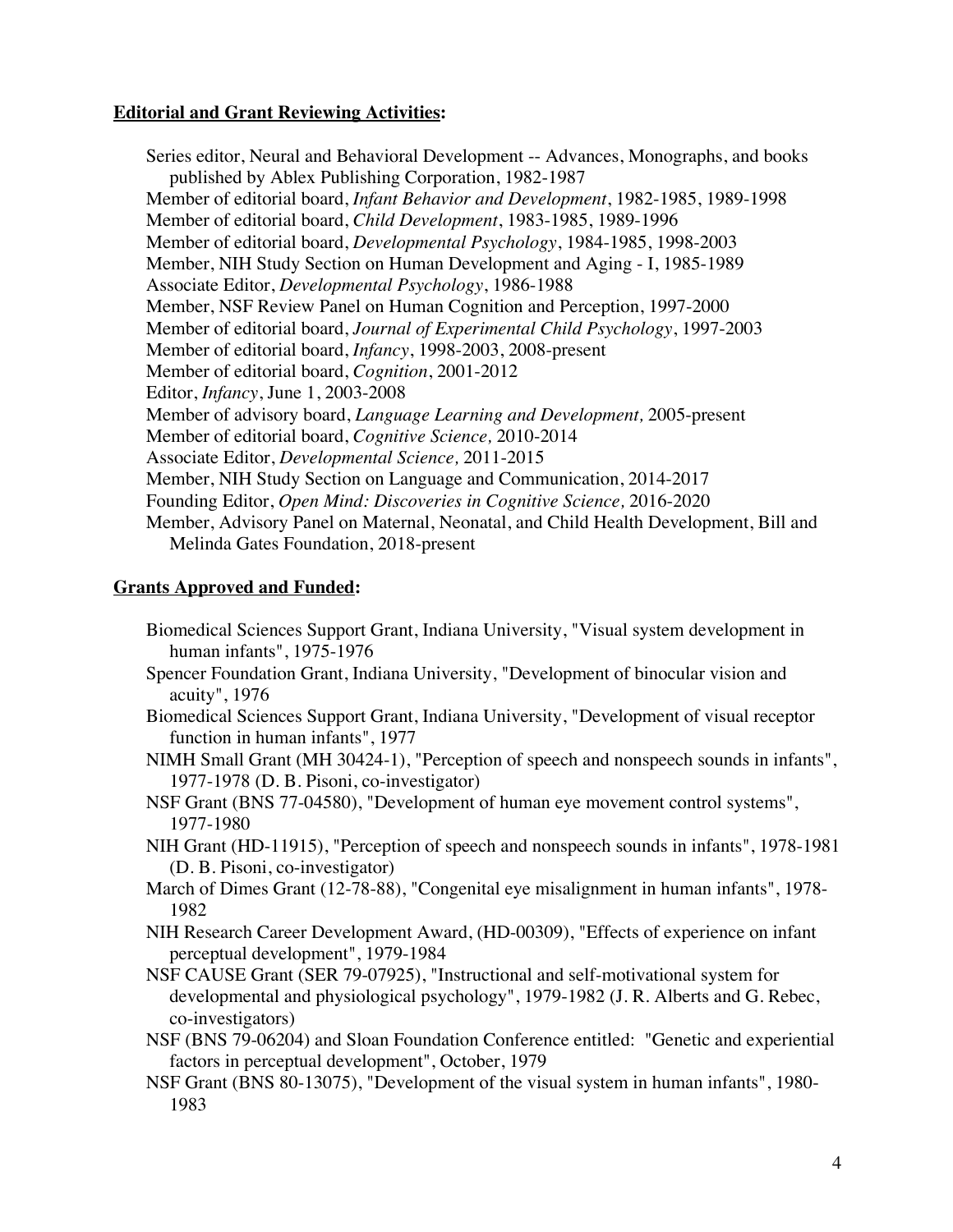- NIH Grant (HD-11915), "Perception of speech and nonspeech sounds in infants", 1981-1984 (D. B. Pisoni, co-investigator)
- NIH Grant (EY-04392), "A prospective study of binocularity in congenital esotropes", 1983- 1984 (E. M. Helveston, co-investigator)
- NIH Grant (HD-20286), "Perception of speech and nonspeech sounds in infancy", 1985- 1987
- NIH Grant (EY-05976), "Sensory constraints on oculomotor development in infancy", 1985- 1989
- NIH Shared Instrumentation Grant (RR-02820), "Eyetracker for research on human vision", 1986 (W. Makous and M. Hayhoe, co-PIs)
- NIH Grant (HD-20286), "Perceptual segmentation of speech by human infants", 1987-1992
- Air Force Office of Scientific Research (90-0192), conference grant for symposium on "Orientation in space", 1990
- NSF Grant (BNS91-08723), "Development of visual stability in human infants", 1991-1994
- NSF Grant (SBR94-21064), "Lexical development in human infants", 1995-1998
- NSF Grant (SBR97-29095), "Time course of spoken word recognition", M. Tanenhaus PI, 1998-2001
- NSF Grant (SBR98-73477), "Statistical learning and its constraints", E. Newport, R. Jacobs, and M. Hauser co-PIs, 1998-2002
- NIH Grant (HD-37082), "Statistical language learning in human infants", 1998-2002
- NIH Grant (DC-05071), "Time course of spoken word recognition", M. Tanenhaus PI, 2001-2006
- McDonnell Foundation (21002017), "Infant looking: Methods used to assess cognitive development", 2001-2004
- NSF Equipment Grant (BNS-0215700), "Acquisition of a magnetic resonance imaging system to assess brain plasticity", D. Bavelier, E. Newport, K. Parker, and J. Zhong co-PIs, 2002-2005
- Packard Foundation (2001-17783), "Understanding the brain mechanisms specialized for language processing in the deaf and hearing through functional imaging", D. Bavelier, W. Merigan, E. Newport, and T. Supalla co-PIs, 2001-2006
- McDonnell Foundation (21002089), "Program to combine methods for assessing cognitive development in human infants and to promote the field of developmental cognitive neuroscience", 2003-2006
- NIH Grant (HD-37082), "Visual statistical learning in human infants", 2003-2009
- NIH Grant (DC-05071), "Time course of spoken word recognition", M. Tanenhaus PI, 2007-2012
- McDonnell Foundation (220020096), "Program grant to develop near-infrared spectroscopy in combination with ERPs and fMRI to assess cognitive development in human infants and young children", 2007-2011
- ONR-MURI grant (N00014-07-1-0937), "Complex learning and skill transfer with video games", D. Bavelier PI, 2007-2012
- NIH Grant (HD-37082), "Statistical approaches to linguistic pattern learning", E. Newport, co-PI, 2009-2014 [2-year administrative supplement awarded on October 1, 2009]
- NSF grant (CBET-0931687), "Enhanced near-infrared monitoring of brain function in infants", A. Berger PI, 2009-2012
- NIH grant (HD-067250), "Statistical learning of multiple patterns in infants, adults, and monkeys", D. Weiss PI, 2011-2016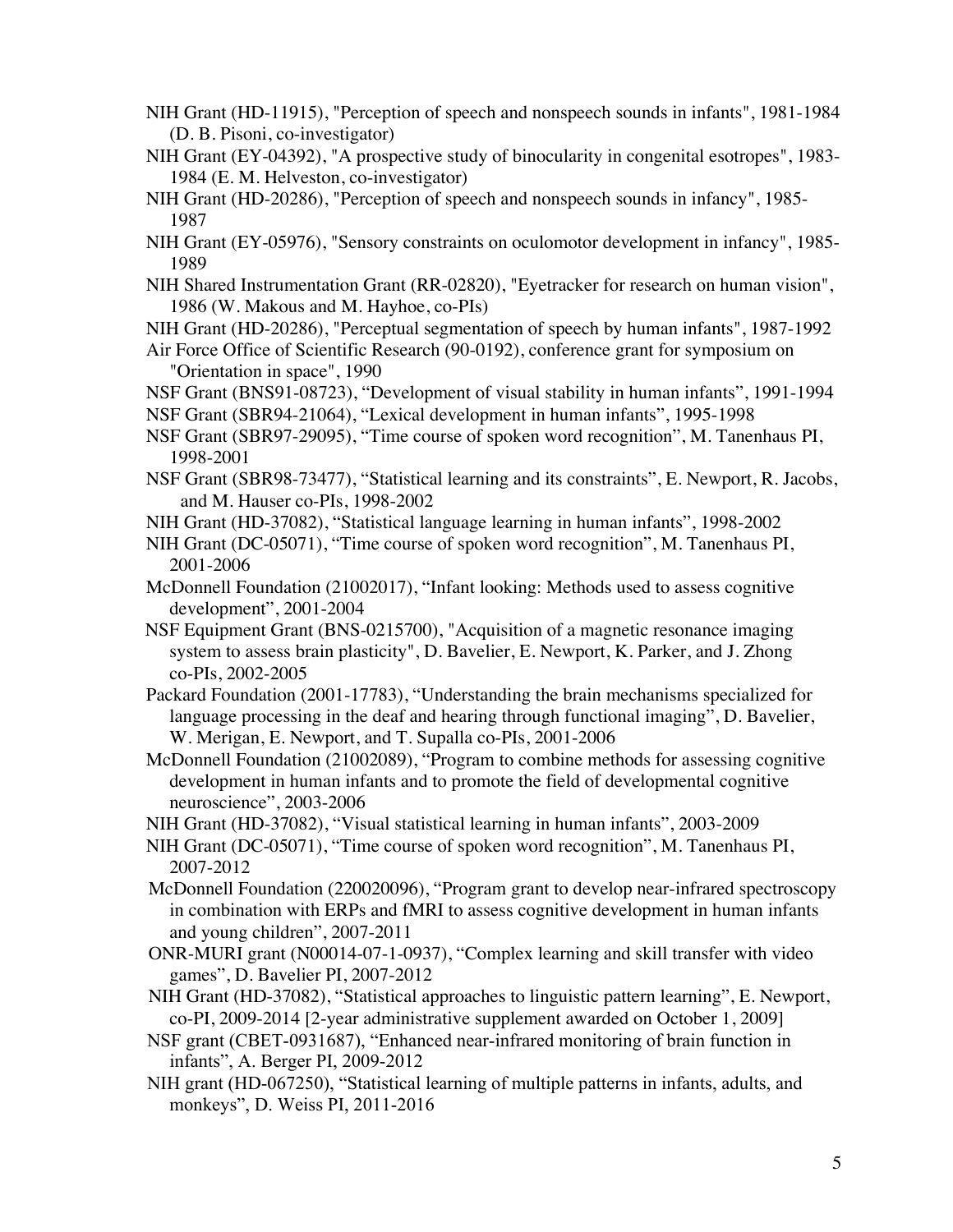- NIH Grant (HD-073890), "Time course of spoken word recognition", M. Tanenhaus PI, 2012-2016
- NSF conference workshop grant (BCS-1339060), "Learning to attend, attending to learn: Neurological, behavioral, and computational perspectives", R. Wu PI, Fall 2013
- NSF grant (BCS-1514351), "EAGER: Developmental mechanisms of perception and language in the infant brain", R. Aslin PI, C. Nelson co-PI, 2015-2017
- University Research Award, University of Rochester, "Laboratory for Interactional Dynamics: Using Real-Time Avatars to Manipulate Social Cues", M. Sturge-Apple PI, R. Aslin and W. Heinzelman, co-PIs, 2015-2016
- NIH Grant (HD-088731), "Probabilistic computation in the cortex of the developing human brain", R. Aslin PI, J. Fiser co-I, 2016-2018
- McDonnell Foundation (220020494), "Planning grant: Statistical Learning", R. Aslin PI, Ram Frost, Ken Pugh, Jay Rueckl co-I's, 2017-2019
- NIH Grant (HD-037082), "Statistical approaches to linguistic pattern learning", E. Newport PI, R. Aslin co-PI, 2017-2022
- NIH Grant (DC-017596), "Decoding the neural time-course of spoken word recognition", R. Aslin, PI, B. McMurray MPI, 2018-2020
- Gates Foundation (OPP1206097), "Connectome-based Predictive Modeling of fNIRS and EEG from LMIC infants and infant-sibs of ASD", PI, 2019-2020
- Gates Foundation (INV-005792), "Early predictors of neurodevelopmental outcomes (fNIRS)", PI, 2020-2022

## **Publications:**

#### Edited Books

- Aslin, R. N., Alberts, J. R. and Petersen, M. R. (Eds.). (1981). *Development of perception: Psychobiological perspectives*. New York: Academic Press. Volume I: Audition, somatic perception and the chemical senses. Volume II: The visual system.
- Aslin, R. N. (Ed.). (1985). *Advances in neural and behavioral development*, Volume 1: The visual system. Norwood, NJ: Ablex.
- Aslin, R. N. (Ed.). (1986). *Advances in neural and behavioral development*, Volume 2: The auditory system. Norwood, NJ: Ablex.

## **Chapters**

- Aslin, R. N. and Banks, M. S. (1978). Early visual experience in humans: Evidence for a critical period in the development of binocular vision. In H. L. Pick, H. W. Leibowitz, J. E. Singer, A. Steinschneider, and H. W. Stevenson (Eds.), *Psychology: From research to practice*. New York: Plenum Press, pp. 227-239.
- Aslin, R. N. and Pisoni, D. B. (1980). Some developmental processes in speech perception. In G. H. Yeni-Komshian, J. F. Kavanagh, and C. A. Ferguson (Eds.), *Child Phonology*: Volume 2, *Perception*. New York: Academic Press, pp. 67-96.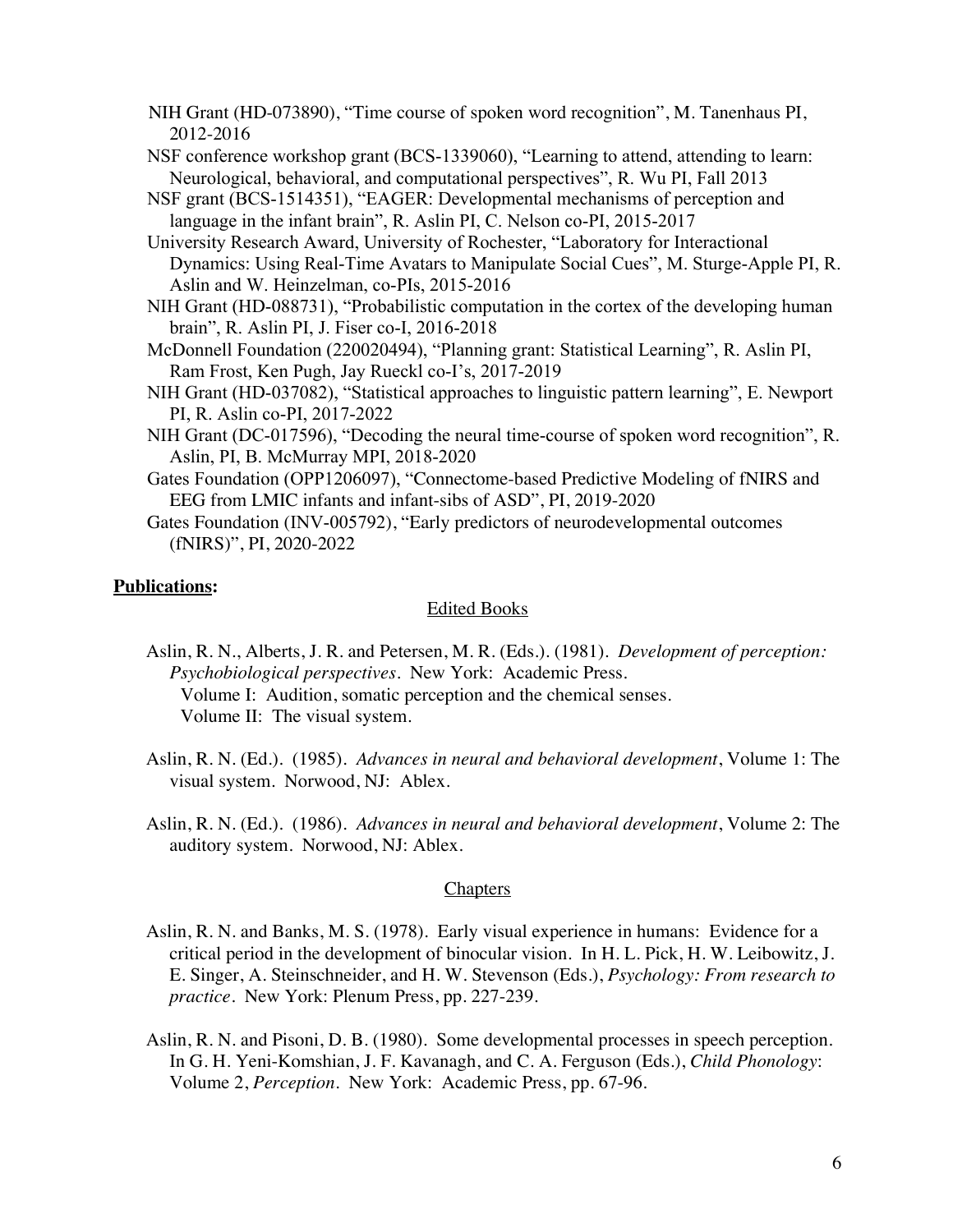- Aslin, R. N. and Dumais, S. T. (1980). Binocular vision in infants: A review and a theoretical framework. In H. W. Reese and L. P. Lipsitt (Eds.), *Advances in Child Development and Behavior*, Volume 15. New York: Academic Press, pp. 53-94.
- Aslin, R. N. (1981). Development of smooth pursuit in human infants. In D. F. Fisher, R. A. Monty, and J. W. Senders (Eds.), *Eye Movements: Cognition and Visual Perception*. Hillsdale, N.J.: Erlbaum, pp. 31-51.
- Walley, A., Pisoni, D. B. and Aslin, R. N. (1981). The role of early experience in the development of speech perception. In R. N. Aslin, J. R. Alberts, and M. R. Petersen (Eds.), *Development of perception: Psychobiological perspectives*, Vol. I. New York: Academic Press, pp. 219-255.
- Aslin, R. N. (1981). Experiential influences and sensitive periods in perceptual development: A unified model. In R. N. Aslin, J. R. Alberts, and M. R. Petersen (Eds.), *Development of perception: Psychobiological perspectives*, Vol II. New York: Academic Press, pp. 45-93.
- Aslin, R. N., Pisoni, D. B. and Jusczyk, P. W. (1983). Auditory development and speech perception in infancy. In M. M. Haith and J. J. Campos (Eds.), *Infancy and developmental psychobiology*. Volume 2 of the *Handbook of child psychology*, 4th Edition (P. H. Mussen, series editor). New York: Wiley and Sons, pp. 573-687.
- Aslin, R. N. (1984). Sensory and perceptual constraints on memory in human infants. In R. Kail and N. E. Spear (Eds.), *Comparative perspectives on the development of memory*. Hillsdale, NJ: Erlbaum, pp. 39-64.
- Aslin, R. N. (1985). Effects of experience on sensory and perceptual development: Implications for infant cognition. In J. Mehler and R. Fox (Eds.), *Neonate cognition: Beyond the blooming, buzzing confusion*. Hillsdale, NJ: Erlbaum, pp. 157-183.
- Aslin, R. N. (1985). Oculomotor measures of visual development. In G. Gottlieb and N. Krasnegor (Eds.), *Measurement of audition and vision during the first year of postnatal life: A methodological overview*. Norwood, NJ: Ablex, pp. 391-417.
- Aslin, R. N. (1987). Visual and auditory development in infancy. In J. D. Osofsky (Ed.), *Handbook of infant development*, 2nd edition. New York: Wiley, pp. 5-97.
- Aslin, R. N. (1987). Motor aspects of visual development in infancy. In P. Salapatek and L. B. Cohen (Eds.), *Handbook of infant perception*. New York: Academic Press, pp. 43- 113.
- Aslin, R. N. (1988). Anatomical constraints on oculomotor development: Implications for infant perception. In A. Yonas (Ed.), *Perceptual development in infancy: The Minnesota symposia on child psychology*, Vol. 20. Hillsdale, NJ: Erlbaum, pp. 67-104.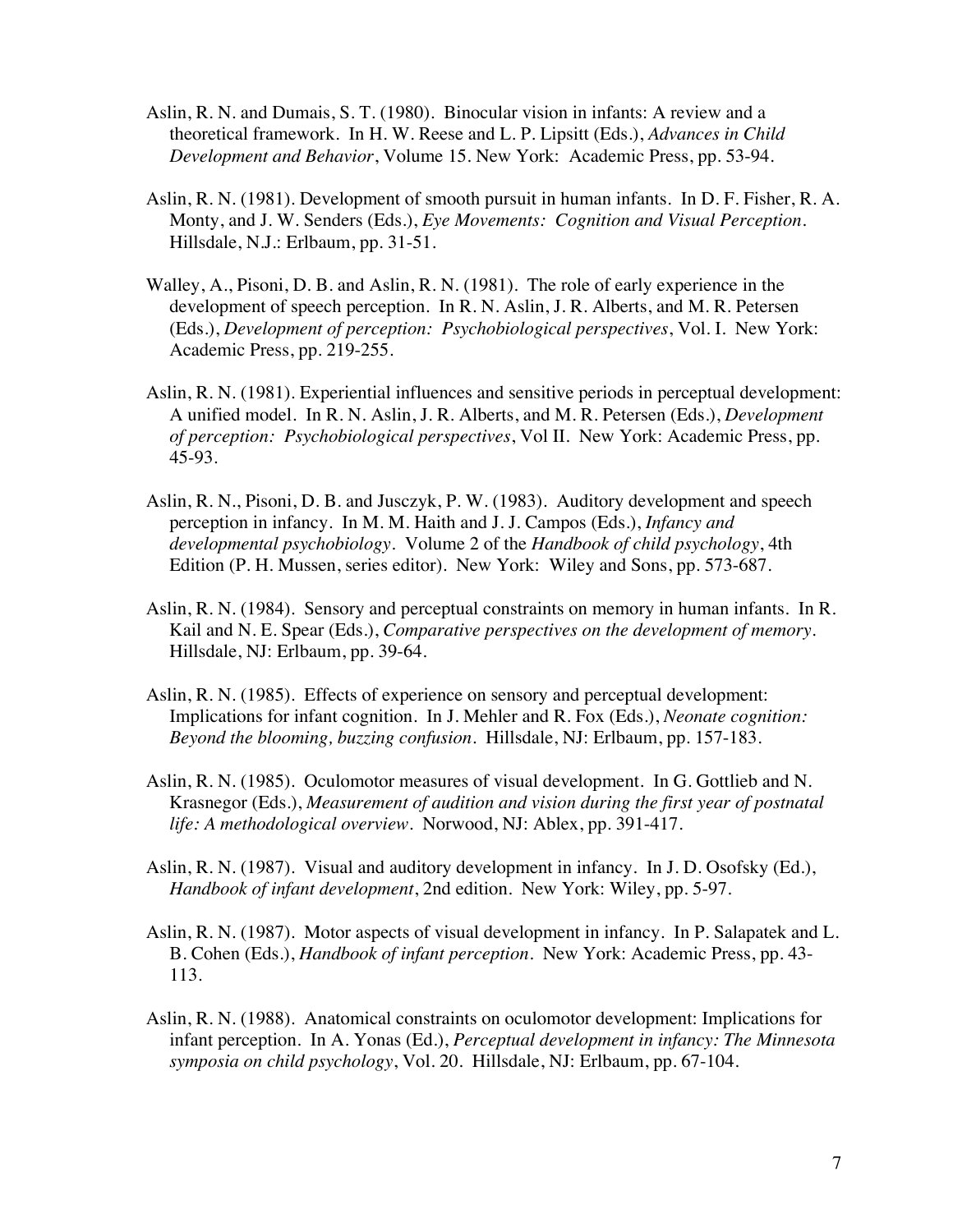- Aslin, R. N. and Smith, L. B. (1988). Perceptual development. In M. Rosenzweig and L. Porter (Eds.), *Annual review of psychology*, Vol. 39. Palo Alto, CA: Annual reviews, pp. 435-473.
- Aslin, R. N. (1988). Normative oculomotor development in human infants. In G. Lennerstrand, G. K. von Noorden, and E. C. Campos (Eds.), *Strabismus and amblyopia: Experimental basis for advances in clinical management*. London: Macmillan, pp. 133- 142.
- Aslin, R. N. (1993). Perception of visual direction in human infants. In C. E. Granrud (Ed.), *Visual perception and cognition in infancy* (23rd Carnegie-Mellon symposia on cognition). Hillsdale, NJ: Erlbaum, pp. 91-119.
- Aslin, R. N. (1993). Segmentation of fluent speech into words: Learning models and the role of maternal input. In B. de Boysson-Bardies, S. de Schonen, P. Jusczyk, P. McNeilage, and J. Morton (Eds.), *Developmental neurocognition: Speech and face processing in the first year of life*. The Netherlands: Kluwer, pp. 305-315.
- Aslin, R. N. (1993). Infant accommodation and convergence. In K. Simons (Ed.), *Early visual development: Normal and abnormal*. New York: Oxford University Press, pp. 30- 38.
- Aslin, R. N., Woodward, J. Z., LaMendola, N. P., and Bever, T. G. (1996). Models of word segmentation in fluent maternal speech to infants. In J. L. Morgan and K. Demuth (Eds.), *Signal to syntax: Bootstrapping from speech to grammar in early acquisition*. Hillsdale, NJ: Erlbaum, pp. 117-134.
- Aslin, R. N., Jusczyk, P. W., and Pisoni, D. B. (1998). Speech and auditory processing during infancy: Constraints on and precursors to language. In D. Kuhn & R. Siegler (Eds.), *Handbook of child psychology*, Fifth edition. *Volume 2: Cognition, perception & language* (W. Damon, series editor). New York: Wiley, pp. 147-198.
- Aslin, R. N., Saffran, J. R. and Newport, E. L. (1999). Statistical learning in linguistic and non-linguistic domains. In B. MacWhinney (Ed.), *The emergence of language*. Mahwah, NJ: Erlbaum pp. 359-380.
- Newport, E. L. and Aslin, R. N. (2000). Innately constrained learning: Blending old and new approaches to language acquisition. In S. C. Howell, S. A. Fish, & T. Keith-Lucas (Eds.), *Proceedings of the 24th annual Boston University conference on language development*. Somerville, MA: Cascadilla Press.
- Aslin, R. N. and Hunt, R. H. (2001). Development, plasticity, and learning in the auditory system. In C. A. Nelson & M. Luciana (Eds.), *Handbook of developmental cognitive neuroscience*. MIT Press, pp. 205-220.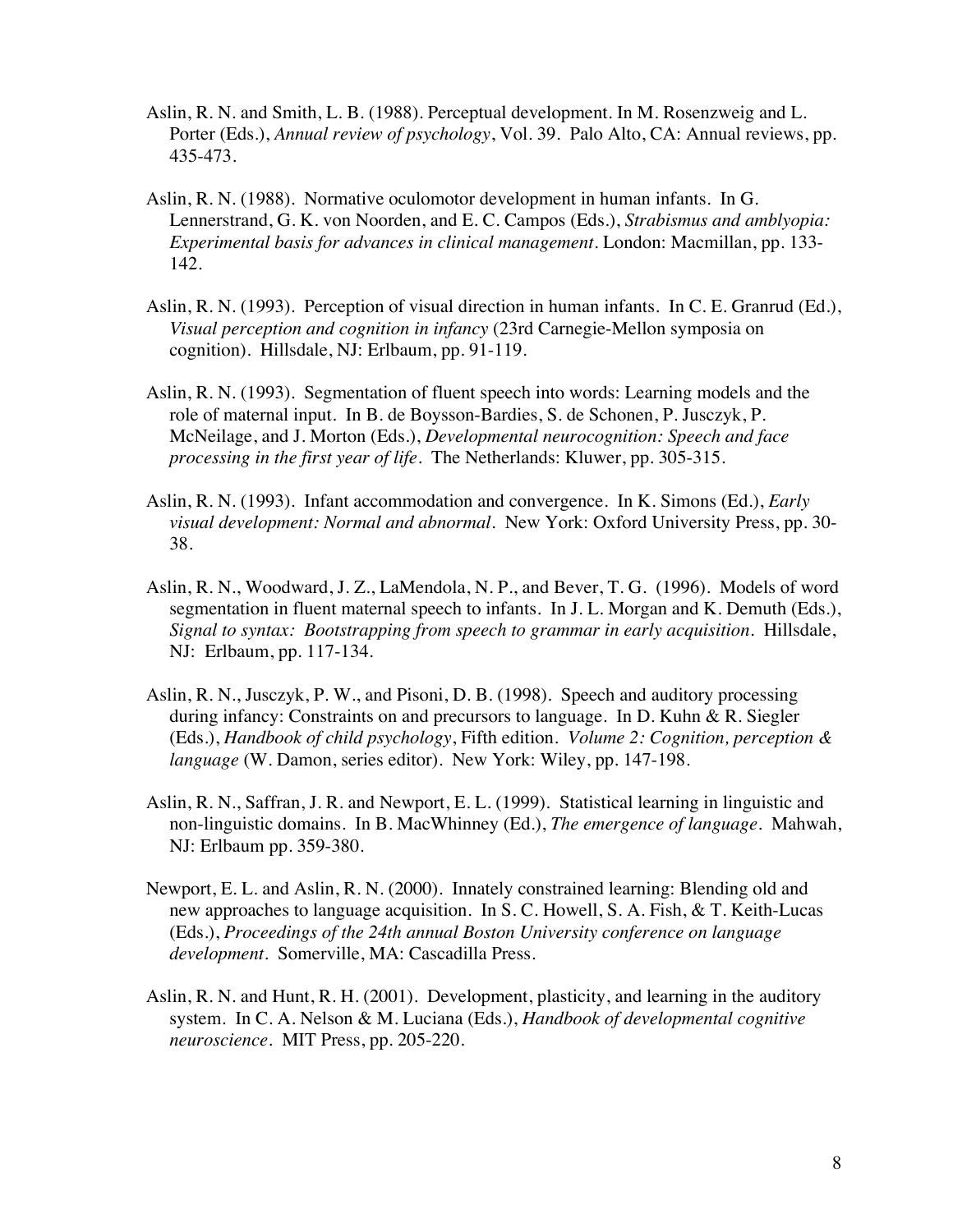- Aslin, R. N. (2001). Visual development, infant. In N. J. Smelser & P. B. Baltes (Eds.), *International Encyclopedia of the Social and Behavioral Sciences*, *24,* 16250-5. Pergamon Press.
- Aslin, R. N. (2005). Object information, computational complexity, and constraints on action. In J. Rieser, J. Lockman, and C. A. Nelson (Eds.), *Action as an organizer of learning and developmen*t: *33rd Minnesota Symposium on Child Psychology*. Mahwah, NJ: Lawrence Erlbaum Associates.
- Aslin, R. N. (2006). Processes of change in brain and cognitive development: The final word. In M. Johnson & Y. Munakata (Eds.), *Attention and Performance XXI: Processes of change in brain and cognitive development.* Cambridge, MA: MIT Press.
- Aslin, R. N. and Lathrop, A. L. (2008). Visual perception. In M. M. Haith and J. B. Benson (Eds.), *Encyclopedia of infant and early childhood development, Volume 3* (pp. 395-403)*.* Oxford, UK: Elsevier.
- Aslin, R. N. (2008). The role of learning in cognitive development: Challenges and prospects. In A. Needham and A. Woodward (Eds.), *Learning and the Infant Mind*. Oxford University Press.
- Aslin, R. N., Clayards, M. A., and Bardhan, N. P. (2008). Mechanisms of auditory reorganization during development: From sounds to words. In C. A. Nelson and M. Luciana (Eds.), *Handbook of developmental cognitive neuroscience, 2nd edition.* Cambridge, MA: MIT Press.
- Aslin, R. N. and Newport, E. L. (2008). What statistical learning can and can't tell us about language acquisition. In J. Colombo, P. McCardle, and L. Freund (Eds.), *Infant pathways to language: Methods, models, and research directions.* Mahwah, NJ: Lawrence Erlbaum Associates.
- Aslin, R. N. (2010). Perceptual constraints on implicit memory for visual features: Statistical learning in human infants. In L. Oakes, D. Rakison, M. Casasola, & C. Cashon (Eds.), *Infant perception and cognition: Recent advances, emerging theories, and future directions* (pp. 111-124). Oxford University Press.
- Kidd, C., White, K. S., and Aslin, R. N. (2011). Learning the Meaning of "*Um*": Toddlers' developing use of speech disfluencies as cues to speakers' referential intentions. In I. Inbal & E. Clark (Eds.), *Experience, variation, and generalization: Learning a first language* (Trends in Language Acquisition Research). Amsterdam: John Benjamins.
- Aslin, R. N. (2012). Language development: Revisiting Eimas et al.'s /ba/ and /pa/ study. In A. Slater & P. C. Quinn (Eds.), *Developmental psychology: Revisiting the classic studies.* London: SAGE (pp. 191-203).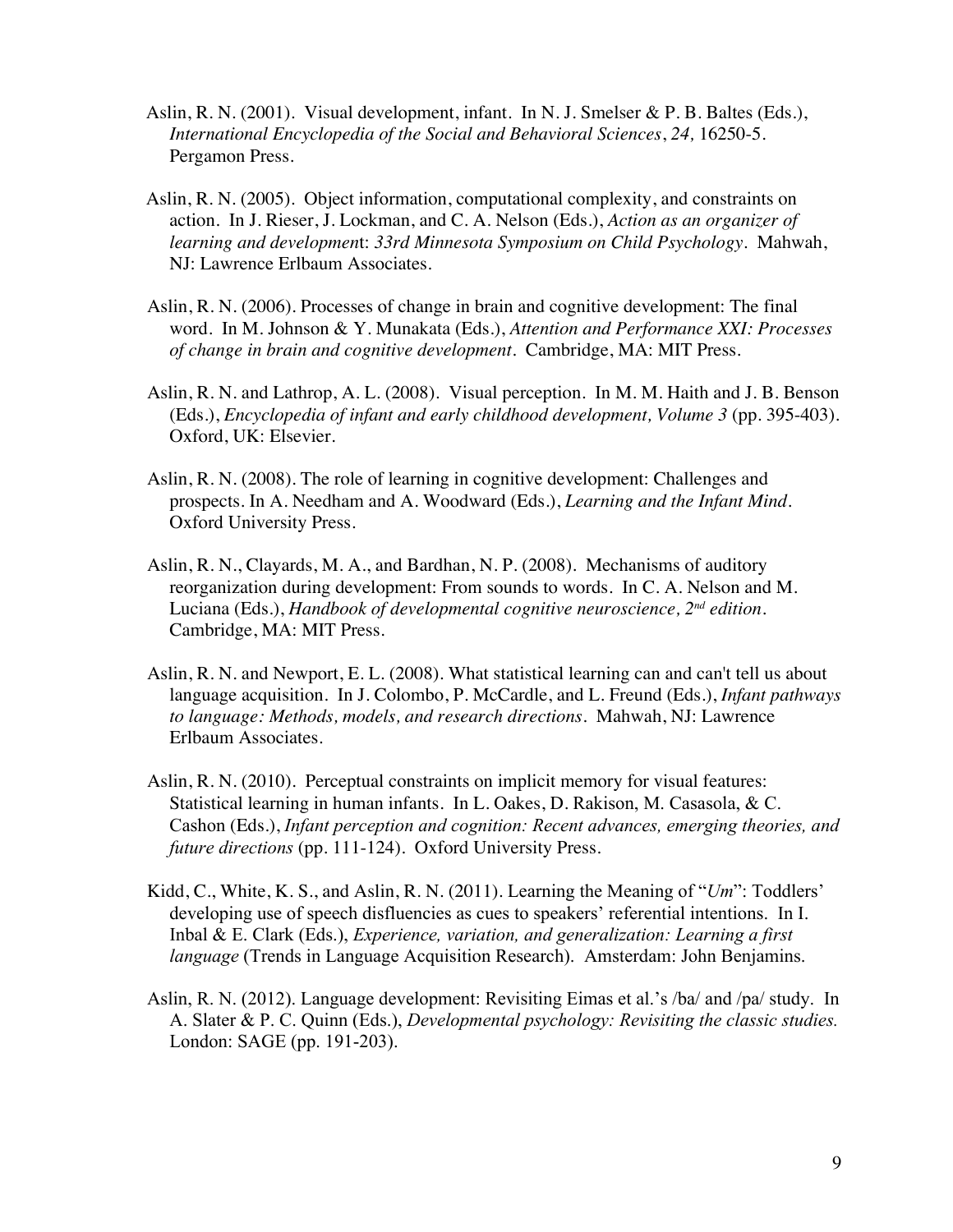Candy, T. R. & Aslin, R. N. (2020). Visual sensory development. In J. B. Benson (Eds.), *Encyclopedia of infant and early childhood development, 2nd Edition: Volume 3. Cognition, Perception, and Language,* pp. 435-445. (L. M. Oakes, volume editor).

#### Reviews and Commentaries

- Aslin, R. N. and Pisoni, D. B. (1980). Effects of early linguistic experience on speech discrimination by infants: A critique of Eilers, Gavin and Wilson (1979). *Child Development*, *51,* 107-112.
- Aslin, R. N. (1981). Review of M. M. Haith's "Rules That Babies Look By". *American Scientist*, *69,* 342-343.
- Aslin, R. N. (1982). A commentary. In G. Bronson, The scanning patterns of human infants: Implications for visual learning. *Monographs on Infancy*. Norwood, NJ: Ablex, pp. 103-131.
- Aslin, R. N. and Ciuffreda, K. J. (1983). Eye movements of preschool children [Technical comment]. *Science*, *222,* 74-75.
- Jusczyk, P. W., Shea, S. L. and Aslin, R. N. (1984). Linguistic experience and infant speech perception: A re-examination of Eilers, Gavin, and Oller (1982). *Journal of Child Language*, *11,* 453-466.
- Aslin, R. N. (1993). The strange attractiveness of dynamic systems to development. In L. B. Smith & E. Thelen (Eds.), *Dynamic systems in development: Applications*. Cambridge, MA: MIT Press, pp. 385-399.
- Aslin, R. N. (1997). Commentary: Models of oculomotor variability in infancy. In R. L. Canfield, E. G. Smith, M. P. Brezsnyak, and K. L. Snow, Information processing through the first year of life: A longitudinal study using the visual expectation paradigm. *Monographs of the Society for Research in Child Development*, *62,* Serial No. 250, 146- 149.
- Saffran, J. R., Aslin, R. N., and Newport, E. L. (1997). Reply to five letters to the editor on the topic of "acquiring language." *Science*, *276,* 1177-1181, 1276.
- Aslin, R. N. (1998). The developing brain comes of age. [Review of Mark Johnson's *Developmental Cognitive Neuroscience*]. *Early Development and Parenting*, *7,* 125-128.
- Aslin, R. N. (2000). Infancy research reaches middle age. [Review of Simion and Butterworth's *The development of sensory, motor and cognitive capacities in early infancy: From perception to cognition*]. *Contemporary Psychology*, *45,* 84-86.
- Tanenhaus, M. K., Magnuson, J. S., McMurray, B., and Aslin, R. N. (2000). No compelling evidence against feedback in spoken word recognition. *Brain and Behavioral Sciences*, *23,* 348-349.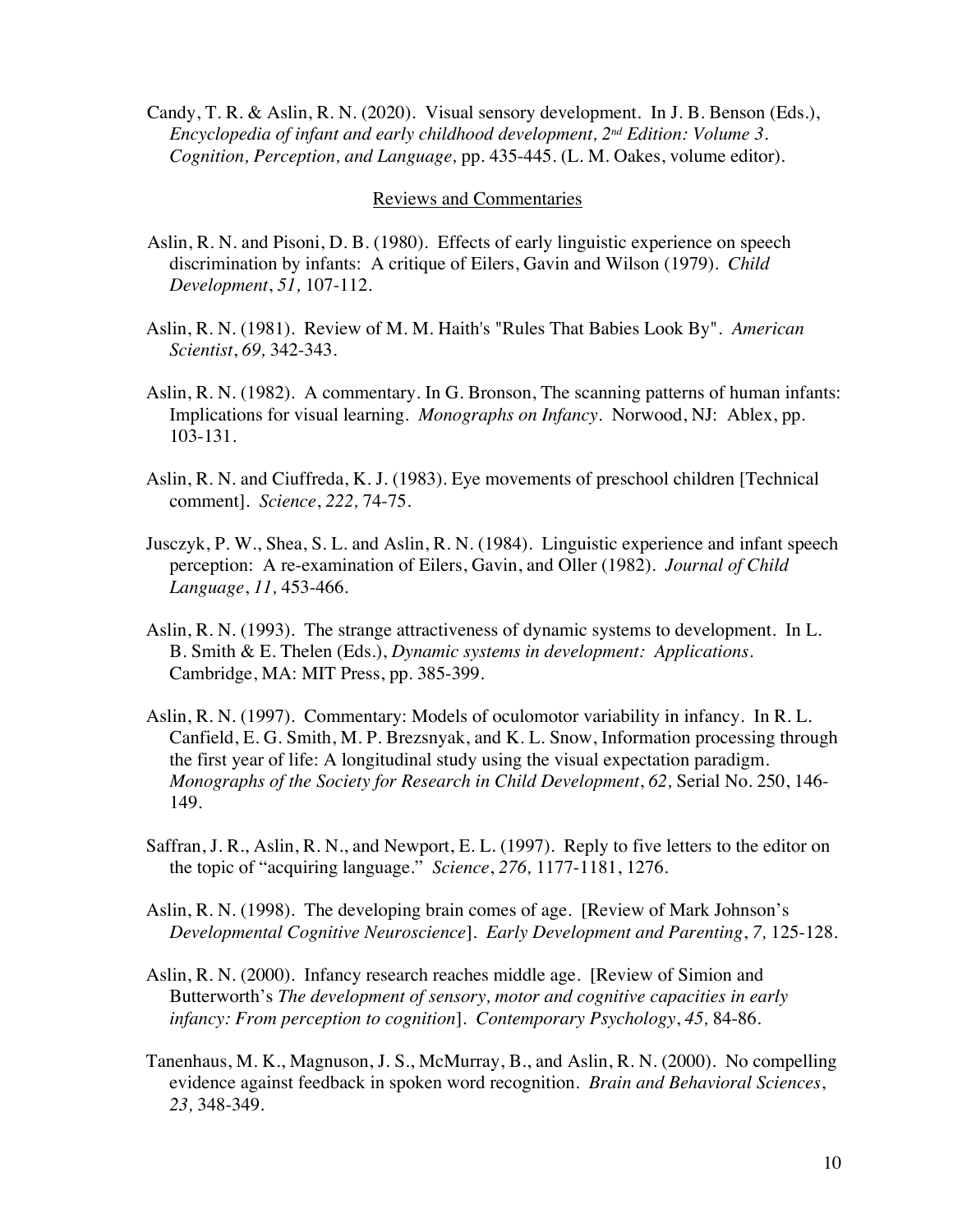Aslin, R. N. (2000). Why take the cog out of infant cognition? *Infancy*, *1,* 463-470.

- Aslin, R. N., Werker, J. F., and Morgan, J. L. (2002). Innate phonetic boundaries revisited. *Journal of the Acoustical Society of America, 112,* 1257-1260.
- Magnuson, J. S., McMurray, B., Tanenhaus, M. K., and Aslin, R. N. (2003). Lexical effects on compensation for coarticulation: A tale of two systems? *Cognitive Science*, *27,* 801- 805*.*
- Aslin, R. N. and Schlagger, B. L. (2006). Is myelination the precipitating neural event for language development in infants and toddlers? *Neurology, 66,* 304-305.
- Aslin, R. N. (2008). Headed in the right direction: A commentary on Yoshida and Smith. *Infancy, 13,* 275-278.
- Aslin, R. N. (2011). Perceptual organization of visual structure requires a flexible learning mechanism. *Infancy, 16,* 39-44.
- Aslin, R. N. (2012). Infant eyes: A window on cognitive development. *Infancy, 17,* 126- 140.
- Aslin, R. N. (2013). Reading and writing systems: Conveying and archiving language. *Language Learning and Development, 9,* 293-295.
- Bejjanki, V. R. and Aslin, R. N. (in press). Optimal, resource-rational or sub-optimal? Insights from cognitive development. Commentary on F. Lieder and T. L. Griffiths, "Resource-rational analysis: understanding human cognition as the optimal use of limited computational resources." *Behavioral and Brain Sciences.*

#### Journal Articles

- Aslin, R. N. and Salapatek, P. (1975). Saccadic localization of visual targets by the very young human infant. *Perception and Psychophysics*, *17,* 293-302.
- Banks, M. S., Aslin, R. N. and Letson, R. D. (1975). Sensitive period for the development of human binocular vision. *Science*, *190,* 675-677.
- Aslin, R. N. (1977). Development of binocular fixation in human infants. *Journal of Experimental Child Psychology*, *23,* 133-150.
- Bushnell, E. W. and Aslin, R. N. (1977). Inappropriate expansion: A demonstration of a methodology for child language research. *Journal of Child Language*, *4,* 115-122.
- Muller, A. A. and Aslin, R. N. (1978). Visual tracking as an index of the object concept. *Infant Behavior and Development*, *1,* 309-319.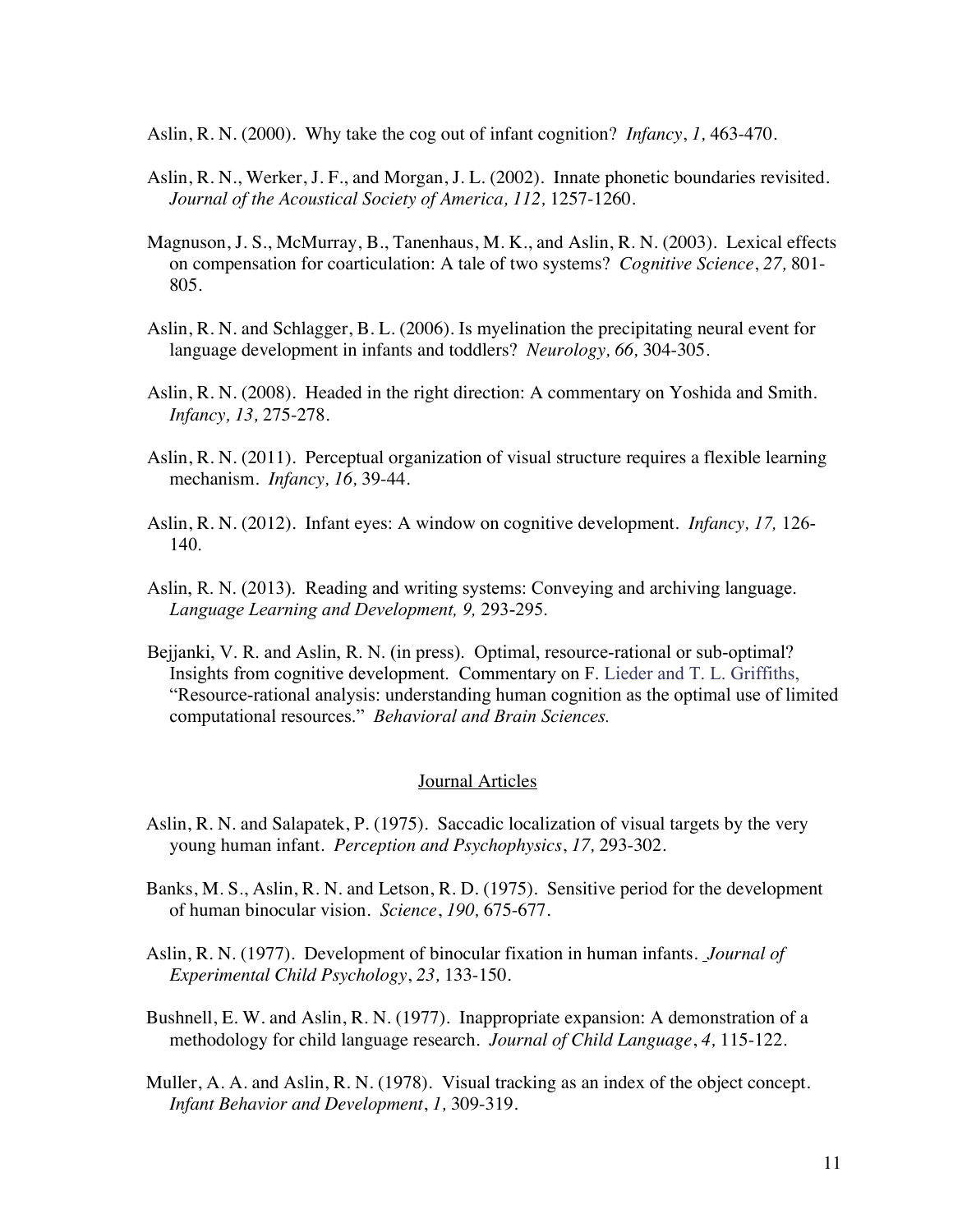- Aslin, R. N. and Jackson, R. W. (1979). Accommodative-convergence in young infants: Development of a synergistic sensory-motor system. *Canadian Journal of Psychology*, *33,* 222-231.
- Fox, R., Aslin, R. N., Shea, S. L. and Dumais, S. T. (1980). Stereopsis in human infants. *Science*, *207,* 323-324.
- Shea, S. L., Fox, R., Aslin, R. N. and Dumais, S. T. (1980). Assessment of stereopsis in human infants. *Investigative Ophthalmology and Visual Science*, *19,* 1400-1404.
- Salapatek, P., Aslin, R. N., Simonson, J. and Pulos, E. (1980). Infant saccadic eye movements to visible and previously visible targets. *Child Development*, *51,* 1090-1094.
- Aslin, R. N., Pisoni, D. B., Hennessy, B. L. and Perey, A. J. (1981). Discrimination of voice onset time by infants: New findings and implications for the effects of early experience. *Child Development, 52,* 1135-1145.
- Pisoni, D. B., Aslin, R. N., Perey, A. J. and Hennessy, B. L. (1982). Some effects of laboratory training on identification and discrimination of voicing contrasts in stop consonants. *Journal of Experimental Psychology: Human Perception and Performance*, *8,* 297-314.
- Sinnott, J. M., Pisoni, D. B. and Aslin, R. N. (1983). A comparison of pure-tone auditory thresholds in human infants and adults. *Infant Behavior and Development, 6,* 3-17.
- Aslin, R. N. and Dobson, V. (1983). Dark vergence and dark accommodation in human infants. *Vision Research*, *23,* 1671-1678.
- Walley, A. C., Pisoni, D. B. and Aslin, R. N. (1984). Infants' discrimination of two- and five-formant voiced stop consonants differing in place of articulation. *Journal of the Acoustical Society of America*, *75,* 581-589.
- Westall, C. A. and Aslin, R. N. (1984). Fixational eye movements and autokinesis in amblyopes. *Ophthalmic and Physiological Optics, 4,* 333-337.
- Shea, S. L., Doussard-Roosevelt, J. A. and Aslin, R. N. (1985). Pupillary measures of binocular luminance summation in infants and stereoblind adults. *Investigative Ophthalmology and Visual Science*, *26,* 1064-1070.
- Kubaska, C. A. and Aslin, R. N. (1985). Categorization and normalization of vowels by three-year-old children. *Perception and Psychophysics*, *37,* 355-362.
- Sinnott, J. M. and Aslin, R. N. (1985). Frequency and intensity discrimination in human infants and adults. *Journal of the Acoustical Society of America*, *78,* 1986-1992.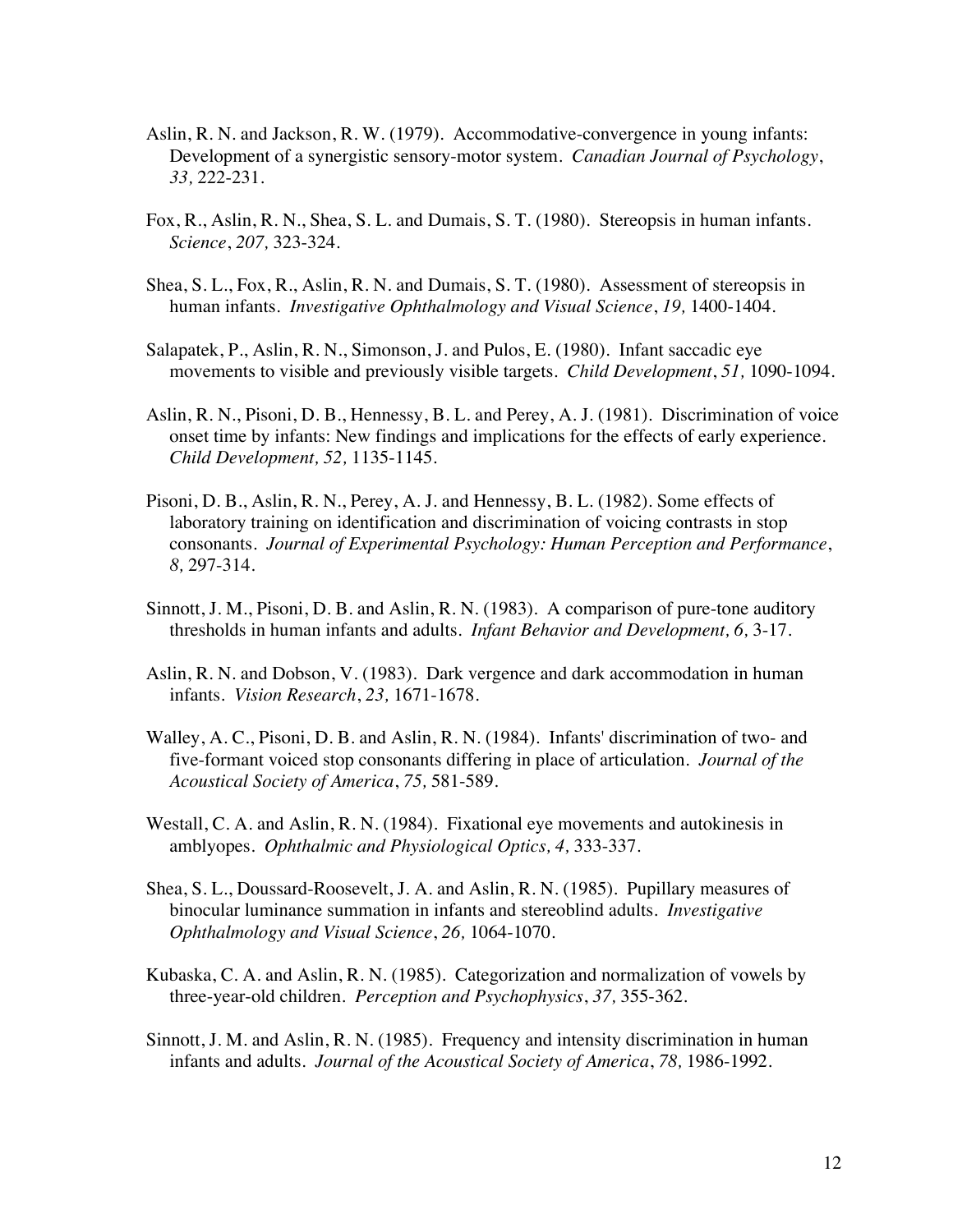- Aslin, R. N. (1986). Dark vergence in human infants: Implications for the development of binocular vision. *Acta Psychologica*, *63,* 309-322.
- Shea, S. L., Aslin, R. N. and McCulloch, D. (1987). Binocular VEP summation in infants and adults with abnormal binocular histories. *Investigative Ophthalmology and Visual Science*, *28,* 356-365.
- Aslin, R. N. and Shea, S. L. (1987). The amplitude and angle of saccades to double-step target displacements. *Vision Research*, *27,* 1925-1942.
- Cooper, R. P. and Aslin, R. N. (1989). The language environment of the young infant: Implications for early perceptual development. *Canadian Journal of Psychology*, *43,* 247-265.
- Aslin, R. N. (1989). Discrimination of frequency transitions by human infants. *Journal of the Acoustical Society of America*, *86,* 582-590.
- Murphy, W. D., Shea, S. L., and Aslin, R. N. (1989). Identification of vowels in "vowelless" syllables by 3-year-olds. *Perception and Psychophysics*, *46,* 375-383.
- Aslin, R. N., Shea, S. L. and Metz, H. S. (1990). Use of the Canon R-1 autorefractor to measure refractive errors and accommodative responses in infants. *Clinical Vision Sciences*, *5,* 61-70.
- Aslin, R. N. and Shea, S. L. (1990). Velocity thresholds in human infants: Implications for the perception of motion. *Developmental Psychology*, *26,* 589-598.
- Shea, S. L. and Aslin, R. N. (1990). Oculomotor responses to step-ramp targets by young human infants. *Vision Research*, *30,* 1077-1092.
- Cooper, R. P. and Aslin, R. N. (1990). Preference for infant-directed speech in the first month after birth. *Child Development*, *61,* 1584-1595.
- Skoczenski, A. M. and Aslin, R. N. (1992). Spatiotemporal factors in infant position sensitivity: Single-bar stimuli. *Vision Research*, *32,* 1761-1769.
- Cooper, R. P. and Aslin, R. N. (1994). Developmental differences in infant attention to the spectral properties of infant-directed speech. *Child Development*, *65,* 1663-1677.
- Gerken, L. A., Murphy, W. D. and Aslin, R. N. (1995). Three- and four-year-olds' perceptual confusions for spoken words. *Perception and Psychophysics*, *57*, 475-486.
- Skoczenski, A. M. and Aslin, R. N. (1995). Assessment of vernier acuity development using the "equivalent intrinsic blur" paradigm. *Vision Research*, *35,* 1879-1888.
- Jusczyk, P. W. and Aslin, R. N. (1995). Infants' detection of the sound patterns of words in fluent speech. *Cognitive Psychology*, *29,* 1-23.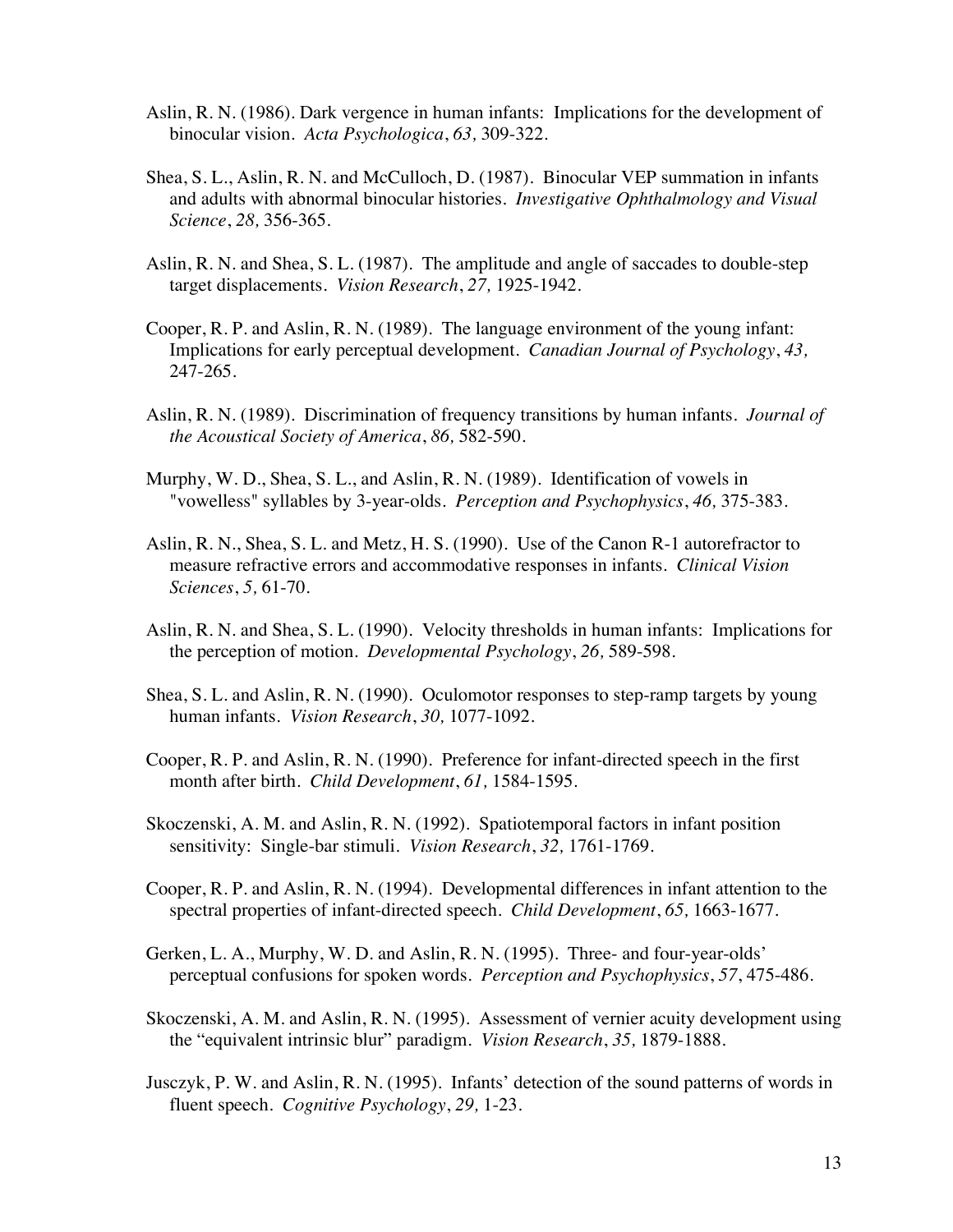- Johnson, S. P. and Aslin, R. N. (1995). Perception of object unity in 2-month-old infants. *Developmental Psychology*, *31,* 739-745.
- Aslin, R. N. and Johnson, S. P. (1996). Suppression of the optokinetic reflex in human infants: Implications for stable fixation and shifts of attention. *Infant Behavior and Development*, *19,* 233-240.
- Johnson, S. P. and Aslin, R. N. (1996). Perception of object unity in young infants: The roles of motion, depth, and orientation. *Cognitive Development*, *11,* 161-180.
- Saffran, J. R., Newport, E. L., and Aslin, R. N. (1996). Word segmentation: The role of distributional cues. *Journal of Memory and Language*, *35,* 606-621.
- Saffran, J. R., Aslin, R. N., and Newport, E. L. (1996). Statistical learning by 8-month-old infants. *Science*, *274,* 1926-1928.
- Saffran, J. R., Newport, E. L., Aslin, R. N., Tunick, R. A., and Barrueco, S. (1997). Incidental language learning: Listening (and learning) out of the corner of your ear. *Psychological Science*, *8,* 101-105.
- Aslin, R. N., Saffran, J. R. and Newport, E. L. (1998). Computation of conditional probability statistics by 8-month-old infants. *Psychological Science*, *9,* 321-324.
- Johnson, S. P. and Aslin, R. N. (1998). Young infants' perception of illusory contours in dynamic displays. *Perception*, *27*, 341-353.
- Saffran, J. R., Johnson, E. K., Aslin, R. N., and Newport, E. L. (1999). Statistical learning of tone sequences by human infants and adults. *Cognition*, *70,* 27-52.
- Johnson, S. P. and Aslin, R. N. (2000). Infants' perception of transparency. *Developmental Psychology*, *36,* 808-816.
- Meegan, D. V., Aslin, R. N., & Jacobs, R. A. (2000). Motor timing learned without motor training. *Nature Neuroscience*, *3,* 860-862.
- Swingley, D. and Aslin, R. N. (2000). Spoken word recognition and lexical representation in very young children. *Cognition*, *75,* 1-20.
- Fiser, J. and Aslin R. N. (2001). Unsupervised statistical learning of higher-order spatial structures from visual scenes. *Psychological Science*, *12,* 499-504.
- Hauser, M. D., Newport, E. L., and Aslin, R. N. (2001). Segmentation of the speech stream in a nonhuman primate: Statistical learning in cotton top tamarins. *Cognition*, *78,* B53- B64.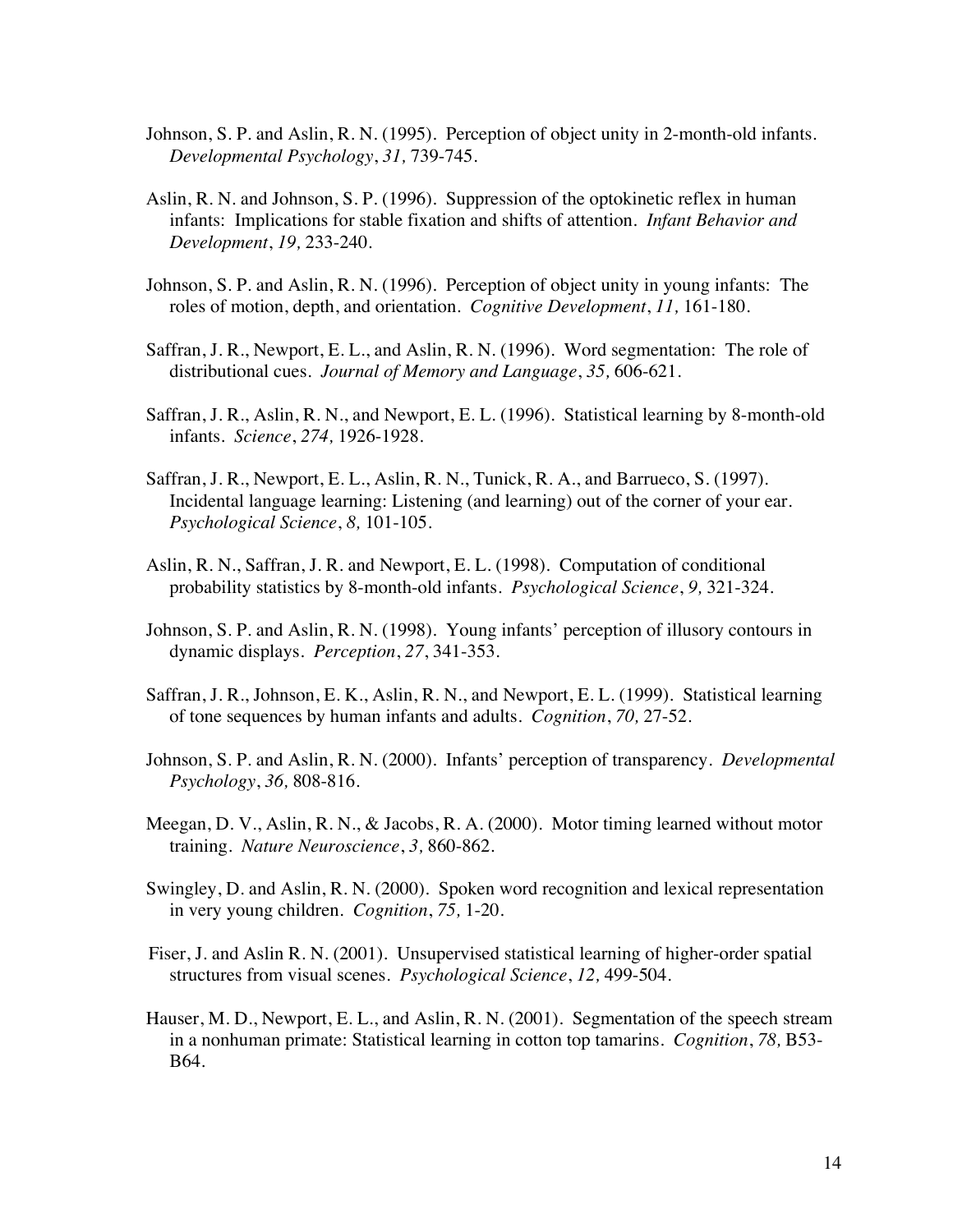- Hunt, R. H. and Aslin, R. N. (2001). Statistical learning in a serial reaction time task: Simultaneous extraction of multiple statistics. *Journal of Experimental Psychology: General*, *130,* 658-680.
- Fiser, J. and Aslin R. N. (2002). Statistical learning of higher order temporal structure from visual shape-sequences. *Journal of Experimental Psychology: Learning, Memory, and Cognition*, *28,* 458-467.
- Fiser, J. and Aslin, R. N. (2002). Statistical learning of new visual feature combinations by infants. *Proceedings of the National Academy of Sciences*, *99,* 15822-15826.
- McMurray, B., Tanenhaus, M. K., and Aslin, R. N. (2002). Gradient effects of withincategory phonetic variation on lexical access. *Cognition*, *86,* B33-B42.
- Swingley, D. and Aslin, R. N. (2002). Lexical neighborhoods and word-form representations of 14-month-olds. *Psychological Science*, *13,* 480-484*.*
- Battaglia, P. W., Jacobs, R. A., and Aslin, R. N. (2003). Bayesian integration of visual and auditory signals for spatial localization. *Journal of the Optical Society, A, 20,* 1391-1397.
- Coady, J. A. and Aslin, R. N. (2003). Phonological neighbourhoods in the developing lexicon. *Journal of Child Language*, *30,* 441-469.
- Magnuson, J. S., McMurray, B., Tanenhaus, M. K., and Aslin, R. N. (2003). Lexical effects on compensation for coarticulation: The ghost of Christmash past. *Cognitive Science, 27,* 285-298.
- Magnuson, J. S., Tanenhaus, M. K., Aslin, R. N., and Dahan, D. (2003). The time course of spoken word learning and recognition: Studies with artificial lexicons. *Journal of Experimental Psychology: General*, *132,* 202-227.
- McMurray, B., Tanenhaus, M., Aslin, R. and Spivey, M. (2003). Probabilistic constraint satisfaction at the lexical/phonetic interface: Evidence for gradient effects of withincategory VOT on lexical access. *Journal of Psycholinguistic Research, 32,* 77-97.
- Aslin, R. N., Battaglia, P. W., and Jacobs, R. A. (2004). Depth-dependent contrast gaincontrol. *Vision Research*, *44,* 685-693.
- Battaglia, P. W., Jacobs, R. A., and Aslin, R. N. (2004). Depth-dependent blur adaptation. *Vision Research*, *44,* 113-117.
- Newport, E. L. and Aslin, R. N. (2004). Learning at a distance: I. Statistical learning of non-adjacent dependencies. *Cognitive Psychology*, *48,* 127-162.
- Creel, S. C., Newport, E. L., and Aslin, R. N. (2004). Distant melodies: Statistical learning of non-adjacent dependencies in tone sequences. *Journal of Experimental Psychology: Learning, Memory, and Cognition*, *30,* 1119-1130.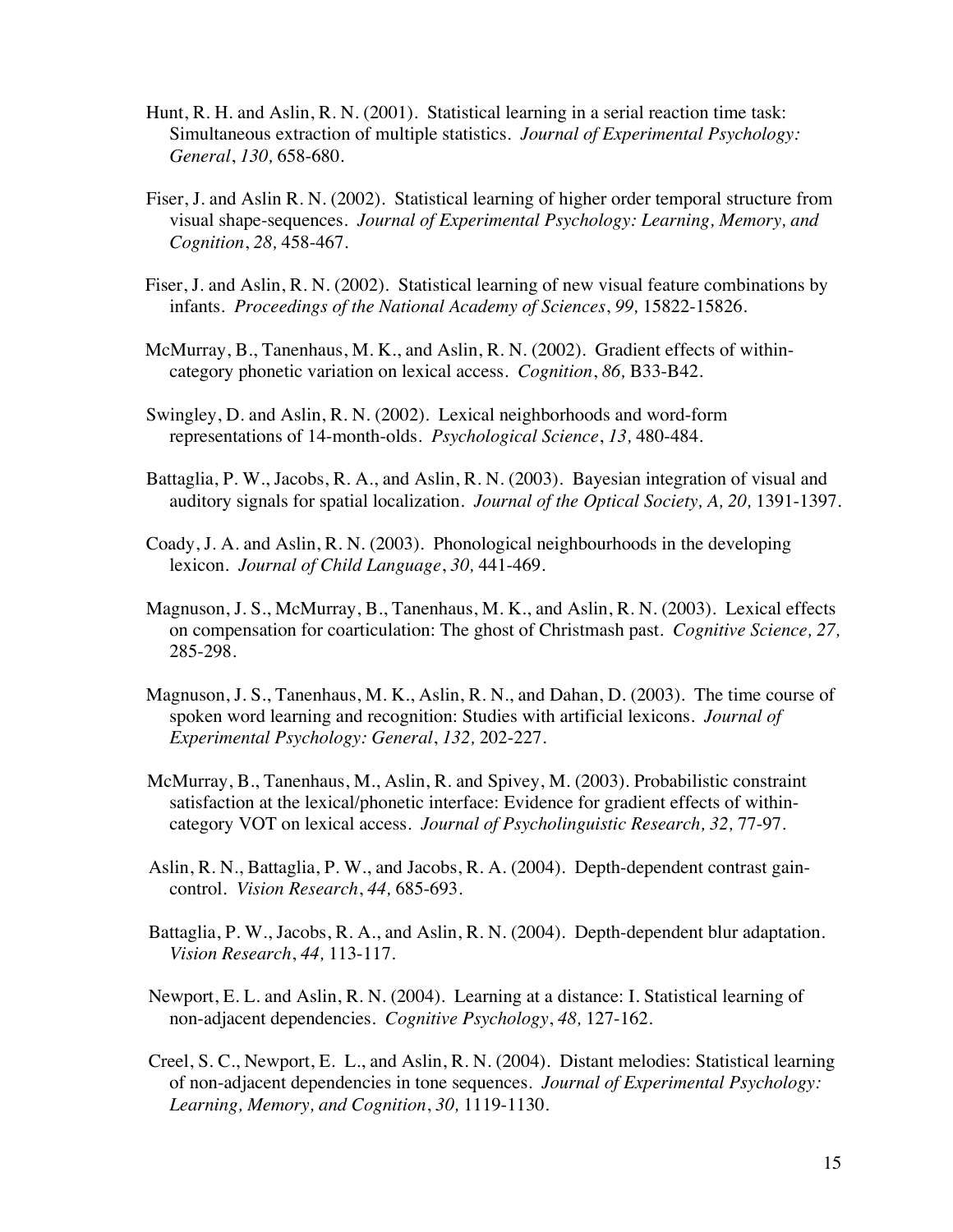- Newport, E. L., Hauser, M. D., Spaepen, G., and Aslin, R. N. (2004). Learning at a distance: II. Statistical learning of non-adjacent dependencies in a non-human primate. *Cognitive Psychology*, *49,* 85-117.
- Aslin, R. N. and McMurray, B. (2004). Automated corneal-reflection eye-tracking in infancy: Methodological developments and applications to cognition. *Infancy, 6,* 155- 163*.*
- McMurray, B. and Aslin, R. N. (2004). Anticipatory eye movements reveal infants' auditory and visual categories. *Infancy, 6,* 203-229*.*
- Coady, J. A. and Aslin, R. N. (2004). Young children's sensitivity to probabilistic phonotactics in the developing lexicon. *Journal of Experimental Child Psychology, 89,* 183-213*.*
- Aslin, R. N. and Mehler, J. (2005). Near-infrared spectroscopy (NIRS) for functional studies of brain activity in human infants: Promise, prospects, and challenges. *Journal of Biomedical Optics*, *10,* no. 011009*.*
- Gerken, L. A. and Aslin, R. N. (2005). Thirty years of research on infant speech perception: The legacy of Peter W. Jusczyk. *Language Learning and Development*, *1,* 5-21*.*
- Aslin, R. N. and Fiser, J. (2005). Methodological challenges for understanding cognitive development in infants. *Trends in Cognitive Sciences*, *9,* 92-98.
- McMurray, B. and Aslin, R. N. (2005). Infants are sensitive to within-category variation in speech perception. *Cognition*, *95,* B15-B26*.*
- Yu, C., Ballard, D. H., and Aslin, R. N. (2005). The role of embodied intention in early lexical acquisition. *Cognitive Science, 29,* 961-1005.
- Fiser, J. and Aslin, R. N. (2005). Encoding multi-element scenes: Statistical learning of visual feature hierarchies. *Journal of Experimental Psychology: General, 134,* 521-537.
- Creel, S. C., Aslin, R. N., and Tanenhaus, M. K. (2006). Acquiring an artificial lexicon: Segment type and order information in early lexical entries. *Journal of Memory and Language, 54,* 1-19.
- Creel, S. C., Tanenhaus, M. K., and Aslin, R. N. (2006). Consequences of lexical stress on learning an artificial lexicon. *Journal of Experimental Psychology: General, 32,* 15-32.
- Aslin, R. N. (2007). What's in a look? *Developmental Science, 10,* 48-53.
- Magnuson, J. S., Dixon, J. A., Tanenhaus, M. K., and Aslin, R. N. (2007). The dynamics of lexical competition during spoken word recognition. *Cognitive Science 31,* 1-24*.*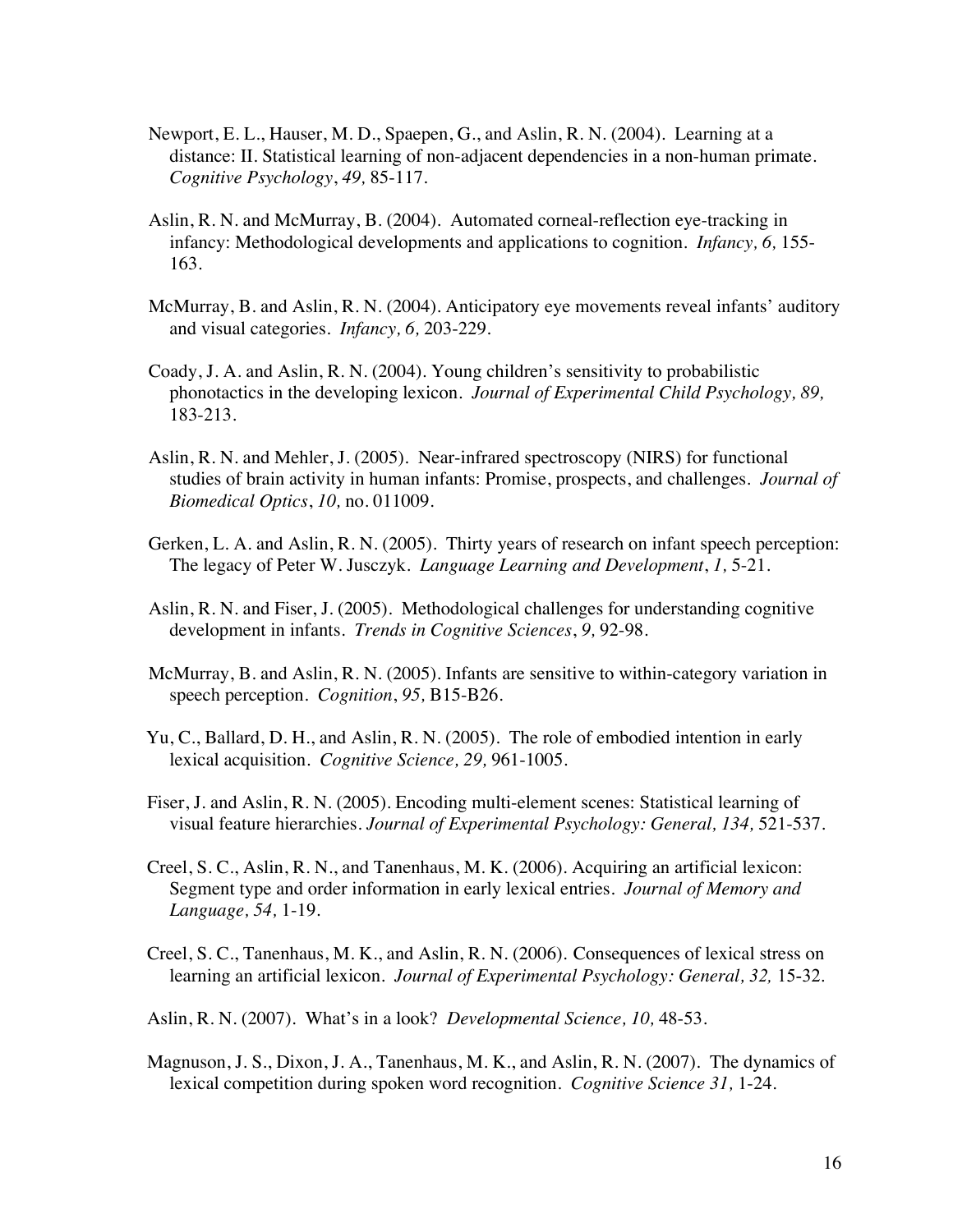- Fiser, J., Scholl, B. J., and Aslin, R. N. (2007). Perceived object trajectories during occlusion constrain visual statistical learning. *Psychonomic Bulletin and Review, 14,* 173-178*.*
- Swingley, D. and Aslin, R. N. (2007). Lexical competition in young children's word learning. *Cognitive Psychology, 54,* 99-132.
- Clayards, M. A., Tanenhaus, M. K., Aslin, R. N., & Jacobs, R. A. (2008). Perception of speech reflects optimal use of probabilistic speech cues. *Cognition, 108,* 804-809.
- Creel, S. C., Aslin, R. N., and Tanenhaus, M. K. (2008). Heeding the voice of experience: The role of talker variation in lexical access. *Cognition, 106,* 633-664.
- Magnuson, J. S., Tanenhaus, M. K., and Aslin, R. N. (2008). Immediate effects of formclass constraints on spoken word recognition. *Cognition, 108,* 866-873.
- Maye, J., Aslin, R. N., and Tanenhaus, M. K. (2008). The weckud wetch of the wast: Lexical adaptation to a novel accent. *Cognitive Science, 32,* 543-562.
- Maye, J., Weiss, D. J., and Aslin, R. N. (2008). Statistical phonetic learning in infants: Facilitation and feature generalization. *Developmental Science, 11,* 122-134.
- Orban, G., Fiser, J., Aslin, R. N., and Lengyel, M. (2008). Bayesian learning of visual chunks by human observers. *Proceedings of the National Academy of Sciences, 105,*  2745-2750.
- Pirog Revill, K., Aslin, R. N., Tanenhaus, M. K., and Bavelier, D. (2008). Neural correlates of partial lexical activation. *Proceedings of the National Academy of Sciences, 105,*  13110-13114*.*
- Teinonen, T., Aslin, R. N., Alku, P., & Csibra, G. (2008). Visual speech contributes to phonetic learning in 6-month-old infants. *Cognition, 108,* 850-855.
- Pirog Revill, K., Tanenhaus, M. K., and Aslin, R. N. (2008). Context and spoken word recognition in a novel lexicon. *Journal of Experimental Psychology: Learning, Memory and Cognition, 34,* 1207-1223.
- McMurray, B., Aslin, R. N., Tanenhaus, M. K., Spivey, M. J., and Subik, D. (2008). Gradient sensitivity to within-category variation in words and syllables. *Journal of Experimental Psychology: Human Perception and Performance, 34, 1609-1631.*
- McMurray, B., Clayards, M. A., Tanenhaus, M. K., & Aslin, R. N. (2008). Tracking the time course of phonetic cue integration during spoken word recognition. *Psychonomic Bulletin and Review, 15,* 1064-1071.
- McMurray, B., Tanenhaus, M. K., & Aslin, R. N. (2009). Within-category VOT affects recovery from "lexical" garden paths: Evidence against phoneme-level inhibition.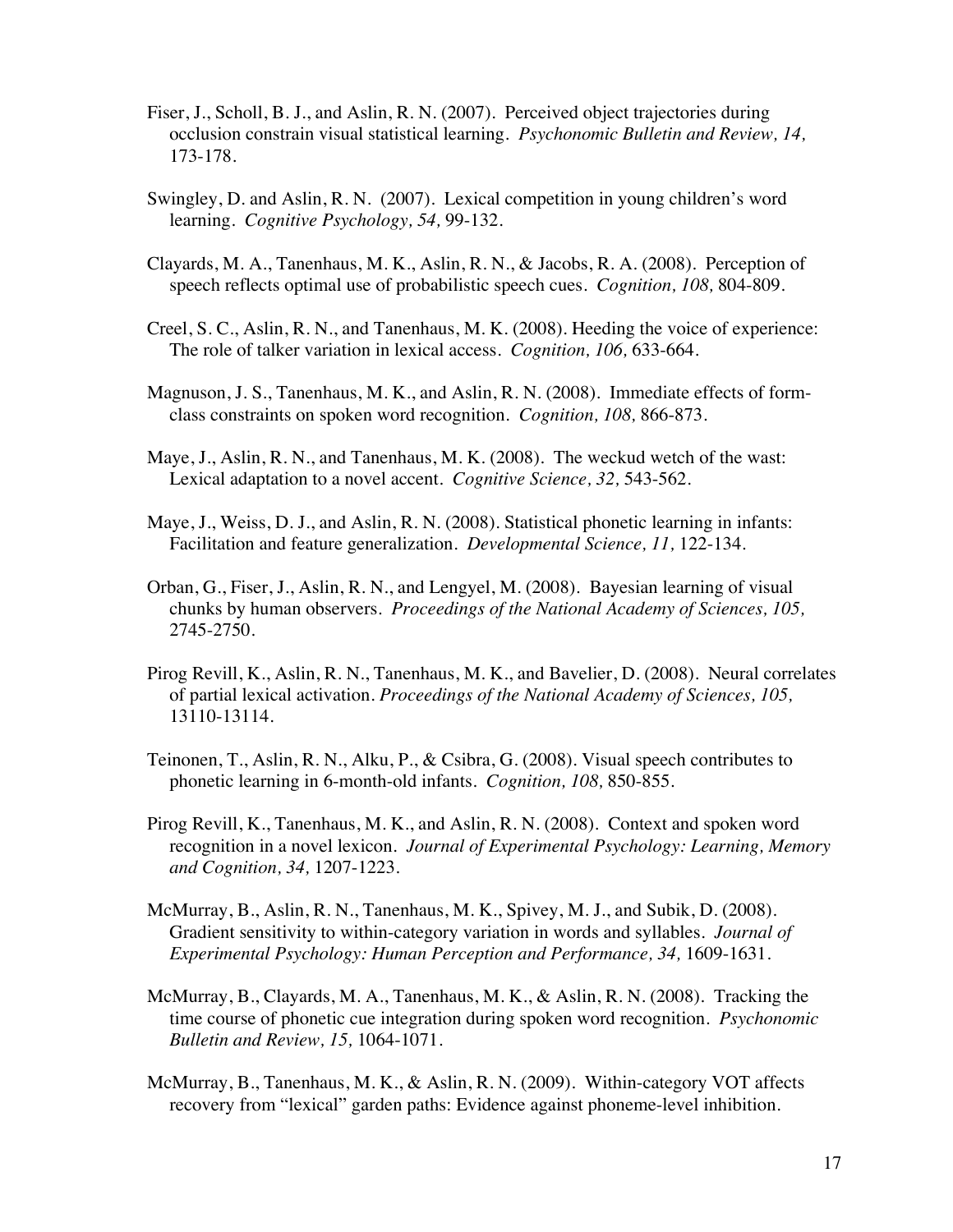*Journal of Memory and Language, 60,* 65-91.

- McMurray, B., Aslin, R. N., and Toscano, J. C. (2009). Statistical learning of phonetic categories: Insights from a computational approach. *Developmental Science, 12,* 369- 378.
- Gebhart, A. L., Newport, E. L., and Aslin, R. N. (2009). Statistical learning of adjacent and non-adjacent dependencies among non-linguistic sounds. *Psychonomic Bulletin & Review, 16,* 486-490.
- Gebhart, A. L., Aslin, R. N., and Newport, E. L. (2009). Changing structures in mid-stream: Learning along the statistical garden path. *Cognitive Science, 33,* 1087-1116.
- Aslin, R. N. (2009). How infants view natural scenes gathered from a head-mounted camera. *Optometry and Vision Science, 86,* 561-565*.*
- Hunt, R. H. and Aslin, R. N. (2010). Category induction via distributional analysis: Evidence from a serial reaction time task. *Journal of Memory and Language, 62,* 98-112*.*
- Gervain, J., Mehler, J., Werker, J. F., Nelson, C. A., Csibra, G., Lloyd-Fox, S., Shukla, M., and Aslin, R. N. (2011). Near-Infrared Spectroscopy: A Report from the McDonnell Infant Methodology Consortium. *Developmental Cognitive Neuroscience, 1,* 22-46.
- Cicchino, J. B., Aslin, R. N., and Rakison, D. H. (2011). Infants' visual experiences shape their representations of causal and self-propelled motion. *Cognition, 118,* 171-192*.*
- Roser, M. E., Fiser, J., Aslin, R. N., and Gazzaniga, M. S. (2011). Right hemisphere dominance in visual statistical learning. *Journal of Cognitive Neuroscience, 23,* 1088- 1099*.*
- White, K. S. and Aslin, R. N. (2011). Adaptation to novel accents in toddlers. *Developmental Science, 14,* 372-384.
- Shukla, M., Wen, J., White, K. S., and Aslin, R. N. (2011). SMART-T: A system for fully automated anticipatory eye-tracking paradigms. *Behavior Research Methods, 43,* 384- 398*.*
- Shukla, M., White, K. S., and Aslin, R. N. (2011). Prosody guides the rapid mapping of auditory word forms onto visual objects in 6-mo-old infants. *Proceedings of the National Academy of Sciences, 108,* 6038-6043.
- Bejjanki, V. R., Clayards, M., Knill, D. C. and Aslin, R. N. (2011). Cue integration in categorical tasks: Insights from audio-visual speech perception. *PLoS One, 6,* e19812.
- Kidd, C., White, K. S., and Aslin, R. N. (2011). Toddlers use speech disfluencies to predict speakers' referential intentions. *Developmental Science, 14,* 925–934*.*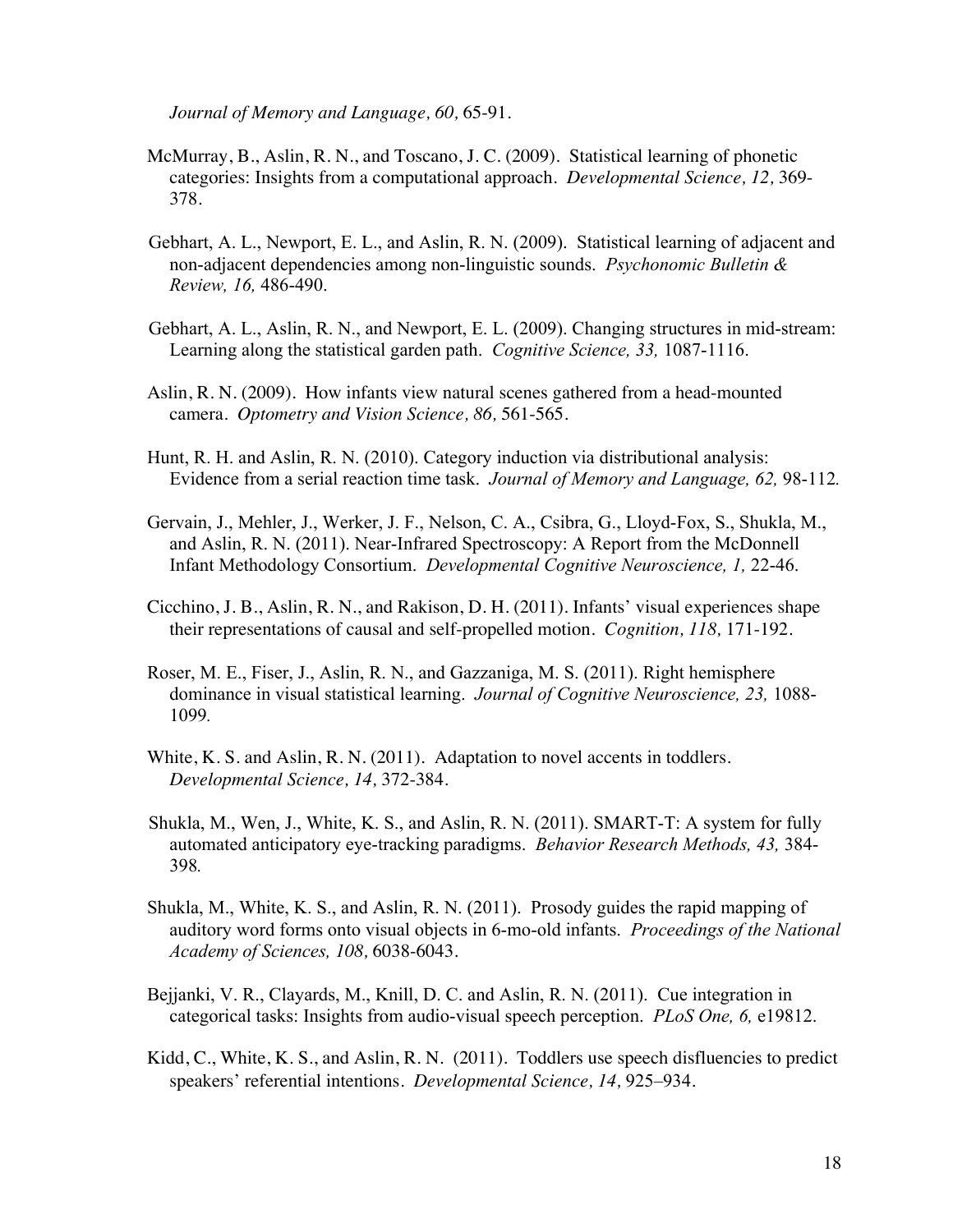- Creel, S. C., Aslin, R. N., and Tanenhaus, M. K. (2012). Word learning under adverse listening conditions: Context-specific recognition. *Language and Cognitive Processes, 27,* 1021-1038*.*
- Aslin, R. N. and Newport, E. L. (2012). Statistical learning: From acquiring specific items to forming general rules. *Current Directions in Psychological Science, 21,* 170-176*.*
- Kidd, C., Piantadosi, S. T., and Aslin, R. N. (2012). The Goldilocks effect: Human infants allocate attention to visual sequences that are neither too simple nor too complex. *PLoS ONE,* 7(5): e36399. [Winner of best student paper in computational modeling at the annual Cognitive Science Society meeting, Portland, OR, August, 2010]
- Qian, T., Jaeger, T. F., and Aslin, R. N. (2012). Learning to represent a multi-context environment: More than detecting changes. *Frontiers in Cognitive Science, 3:228.*
- Aslin, R. N. (2012). Questioning the questions that have been asked about the infant brain using NIRS. *Cognitive Neuropsychology, 29,* 7-33*.*
- Kidd, C., Palmeri, H., and Aslin, R. N. (2013). Rational snacking: Young children's decision-making on the marshmallow task. *Cognition, 126,* 109-114*.*
- Reeder, P. A., Newport, E. L, and Aslin, R. N. (2013). From shared contexts to syntactic categories: The role of distributional information in learning linguistic form-classes. *Cognitive Psychology, 66,* 30-54*.*
- Karuza, E. A., Newport, E. L., Aslin, R. N., Starling, S. J., Tivarus, M. E., and Bavelier, D. (2013). The neural correlates of statistical learning in a word segmentation task: An fMRI study. *Brain and Language, 127,* 46-54.
- Wu, R., Scerif, G., Aslin, R. N. Smith, T., and Eimer, M. (2013). Searching for something familiar or novel: ERP correlates of top-down attentional selection for specific items and categories. *Journal of Cognitive Neuroscience, 25,* 719-729.
- Brandone, A. C., Horwitz, S. R., Aslin, R. N., and Wellman, H. M. (2014). Infants' goal anticipation during failed and successful reaching actions. *Developmental Science, 17,*  23-34*.*
- Piantadosi, S. T., Kidd, C., and Aslin, R. N. (2014). Rich analysis and rational models: Inferring individual behavior from infant looking data. *Developmental Science, 17,* 321- 337*.*
- Aslin, R. N. (2014).Infant learning: Historical, conceptual, and methodological challenges. *Infancy, 19,* 2-27*.*
- Aslin, R. N. (2014). Phonetic category learning and its influence on speech production. *Ecological Psychology, 26,* 4-15. [Special Issue in recognition of the contributions of Herbert L. Pick]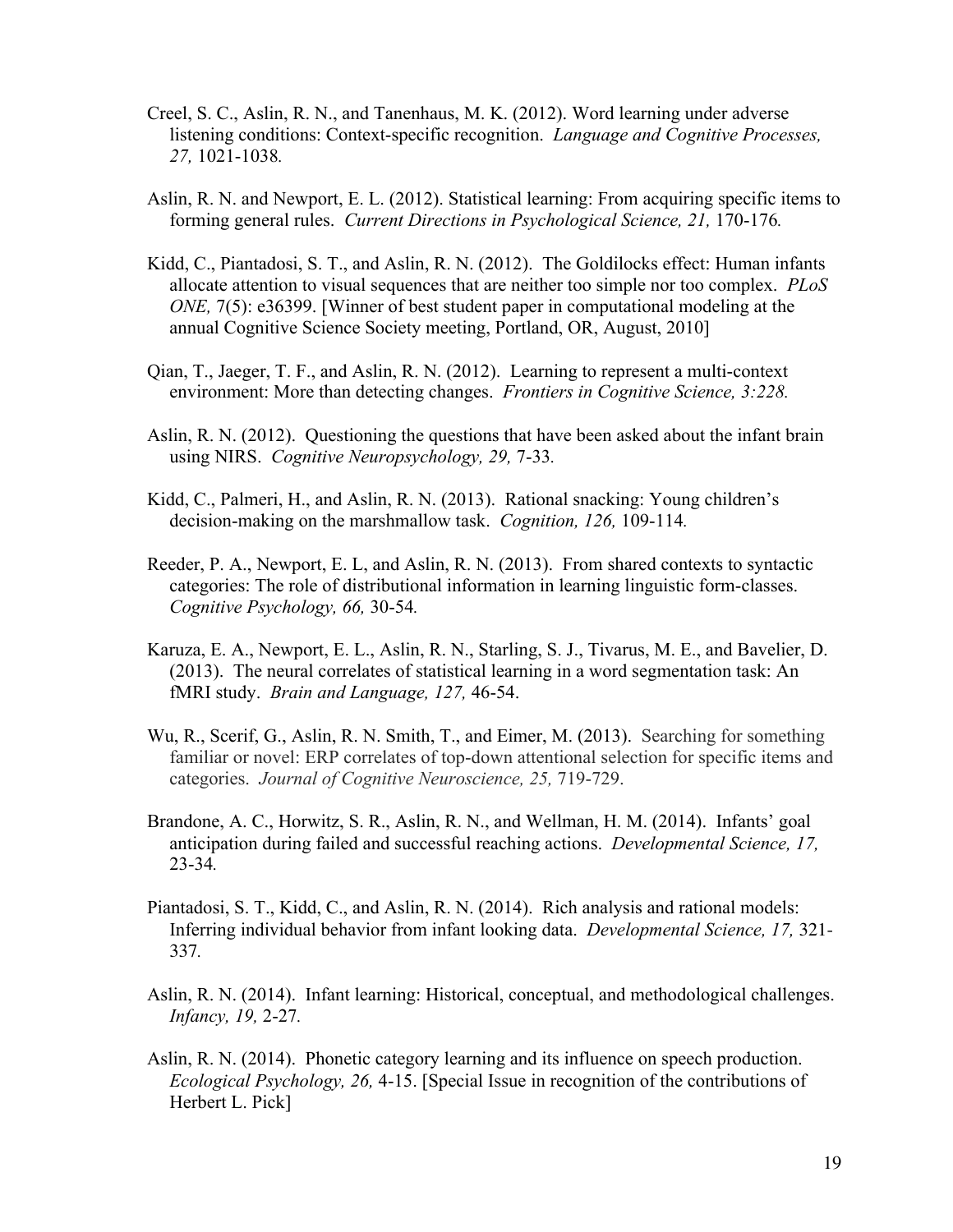- Karuza, E. A., Emberson, L. L., and Aslin, R. N. (2014). Combining fMRI and behavioral measures to examine the process of human learning. *Neurobiology of Learning and Memory, 109,* 193-206*.*
- Kidd, C., Piantadosi, S. T. and Aslin, R. N. (2014). The Goldilocks Effect in infant auditory attention. *Child Development,* 85, 1795–1804*.*
- Aslin, R. N. and Newport, E. L. (2014). Distributional language learning: Mechanisms and models of category formation. *Language Learning, 64: Cognitive Neuroscience Supplement* 2, 86–105. [Special Issue from the WILD Conference on language development, San Sebastian, Spain]
- Qian, T. and Aslin, R. N. (2014). Learning bundles of stimuli renders stimulus order as a cue not a confound. *Proceedings of the National Academy of Sciences, 111,* 14400- 14405.
- Aslin, R. N., Shukla, M., and Emberson, L. L. (2015). Hemodynamic correlates of cognition in human infants. *Annual Review of Psychology, 66,* 349–79*.*
- Roser, M. E., Aslin, R. N., McKenzie, R., Zahra, D., and Fiser, J. **(**2015). Enhanced visual statistical learning in adults with autism. *Neuropsychology, 29,* 163-172*.*
- Emberson, L. L., Richards, J. E., and Aslin, R. N. (2015). Top-down modulation in the infant brain: Learning-induced expectations rapidly affect the sensory cortex at 6 months. *Proceedings of the National Academy of Sciences, 112,* 9585-9590.
- Wu, R., Nako, R., Band, J., Shadravan, Y., Sherif, G., and Aslin, R. N. (2015). Rapid attentional selection of non-native visual stimuli. *Journal of Cognitive Neuroscience, 27,*  2299-2307*.*
- Bejjanki, V. R., Knill, D. C., and Aslin, R. N. (2016). Learning and inference with complex generative models in a spatial localization task. *Journal of Vision,* 16(5): 9, 1–13*.*
- Emberson, L. L., Crosswhite, S. L., Goodwin, J. R., Berger, A. J., and Aslin, R. N. (2016). Isolating the effects of systemic vasculature in infant neuroimaging experiments using short distance optical channels: A combination of local and global effects. *Neurophotonics, 3(3),* 031406.
- Wu, R., Pruitt, Z., Runkle, M., Sherif, G., and Aslin, R. N. (2016). A neural signature of rapid category based target selection as a function of intra-item perceptual similarity, despite inter-item dissimilarity. Attention, Perception & Psychophysics, 78, 749-760.
- Qian, T., Jaeger, T. F., and Aslin, R. N. (2016). Incremental implicit learning of bundles of statistical patterns. *Cognition, 157,* 156-173*.*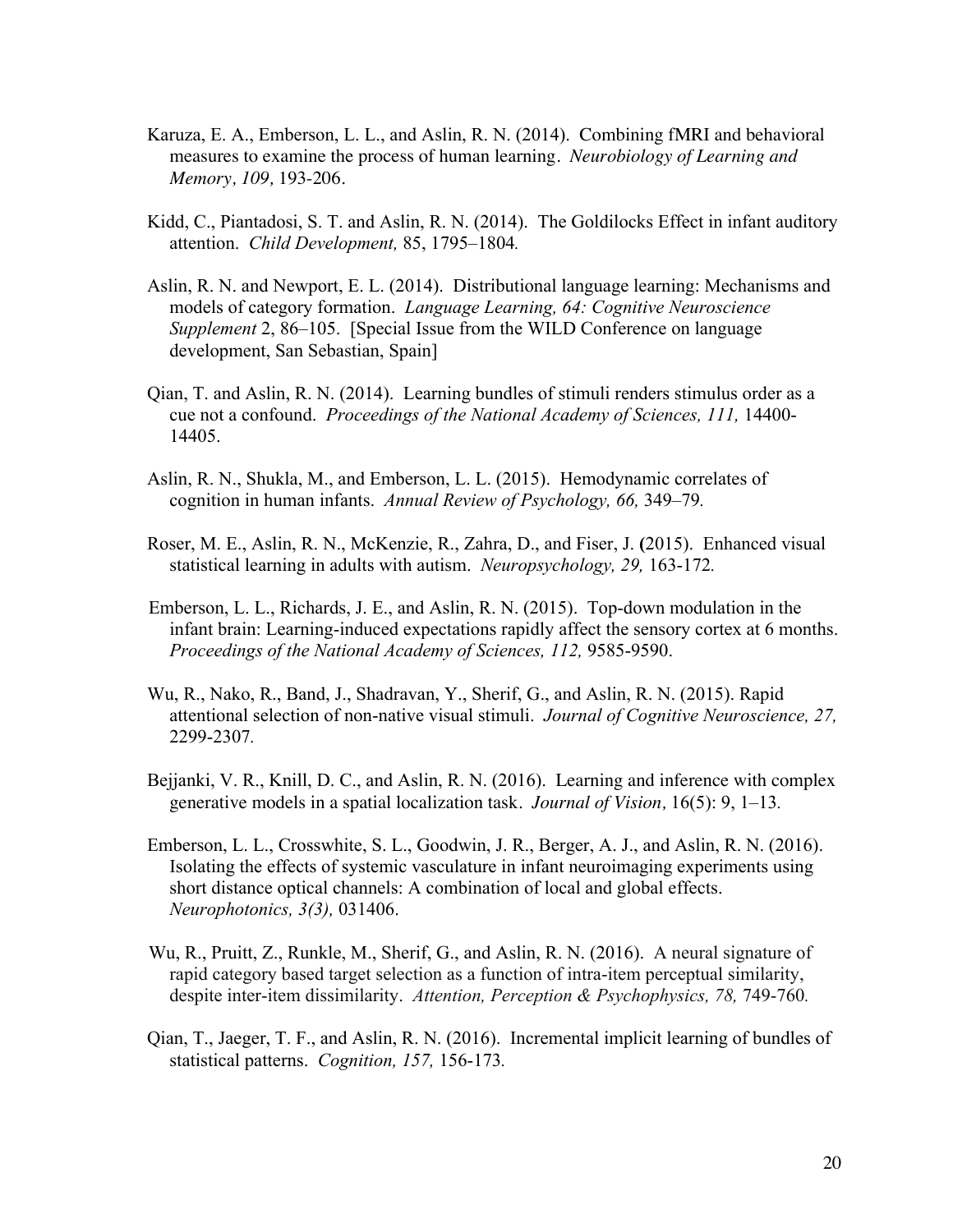- Piantadosi, S. T. and Aslin, R. N. (2016). Compositional reasoning in early childhood. PLoS ONE 11(9): e0147734.
- Karuza, E. A., Li, P., Weiss, D. J., Bulgarelli, F., Zinszer, B., and Aslin, R. N. (2016). Sampling over non-uniform distributions: A neural efficiency account of the primacy effect in statistical learning. *Journal of Cognitive Neuroscience, 28,* 484-500*.*
- Goodwin, J. R., Cannaday, A. E., Palmeri, H., DiCostanzo, A., Emberson, L. L., Aslin, R. N., and Berger, A. J. (2016). Optimized methodology for acquisition of functional nearinfrared spectroscopy data from alert, upright infants. *Neurophotonics, 3 (3),* 031415.
- Bankieris, K. R. and Aslin, R. N. (2016). Explicit associative learning and memory in synesthetes and nonsynesthetes. *iPerception,* 1-12*.*
- Bankieris, K. R. and Aslin, R. N. (2017). Implicit associative learning in synesthetes and non-synesthetes. *Psychonomic Bulletin & Review, 24,* 935-943*.*
- Aslin, R. N. (2017). Statistical learning: A powerful mechanism that operates by mere exposure. *WIREs Cognitive Science,* 8:e1373. *Special Issue on Development.* [doi: 10.1002/wcs.1373].
- Emberson, L. L., Cannon, G., Palmeri, H., Richards, J. E., & Aslin, R. N. (2017). Using fNIRS to examine occipital and temporal responses to stimulus repetition in young infants: Evidence of selective frontal cortex involvement. *Developmental Cognitive Neuroscience, 23,* 26-38*.*
- Emberson, L. L., Boldin, A., Riccio, J. E., Guillet, R., & Aslin, R. N. (2017). Deficits in top-down, sensory prediction in infants at-risk due to premature birth. *Current Biology, 27,* 431-436.
- Emberson, L. L., Zinszer, B. D., Raizada, R. D. S., and Aslin, R. N. (2017).Decoding the Infant Mind: Multichannel Pattern Analysis (MCPA) using fNIRS. *PLoS ONE,* April 20, 12(4):e0172500.
- Emberson, L. L., Crosswhite, S. L., Richards, J. E., & Aslin, R. N. (2017). The lateral occipital cortex (LOC) is selective for object shape, not texture/color, at 6 months. *Journal of Neuroscience, 37 (13),* 3698-3703.
- Bankieris, K. R., Bejjanki, V. R., & Aslin, R. N. (2017). Cue integration for continuous and categorical dimensions by synesthetes. *Multisensory Research, 30,* 207-234*.*
- Bankieris, K. R., Bejjanki, V. R., & Aslin, R. N. (2017). Sensory cue-combination in the context of newly learned categories. *Scientific Reports, 7,* 10890.
- Karuza, E. A., Emberson, L. L., Roser, M. E., Cole, D., Fiser, J., & Aslin, R. N. (2017). Neural signatures of spatial statistical learning: Characterizing the extraction of structure from complex visual scenes. *Journal of Cognitive Neuroscience, 29,* 1963-1976*.*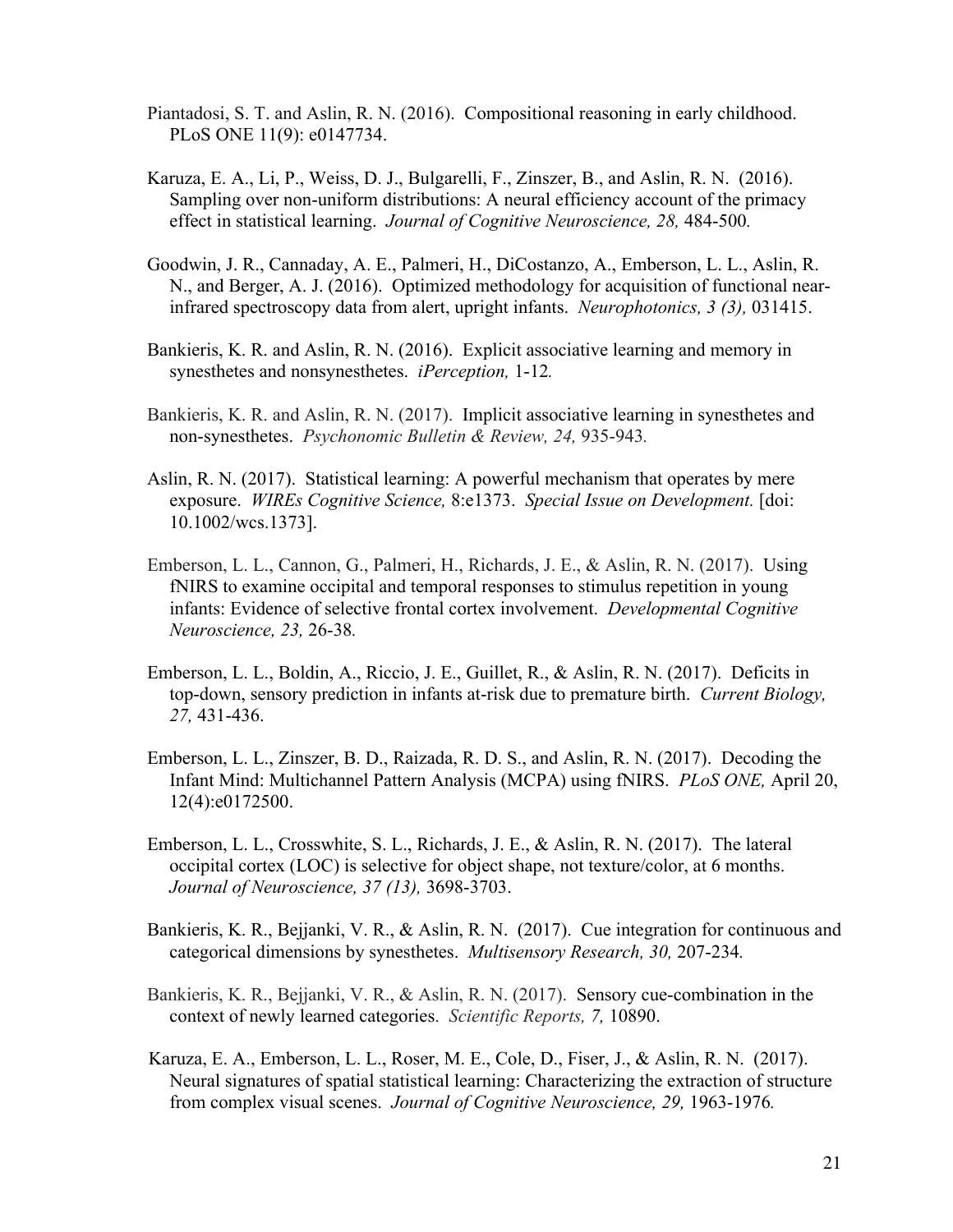- Zinszer, B. D., Bayet, L., Emberson, L. L., Raizada, R. D. S., & Aslin, R.N. (2017). Decoding semantic representations from fNIRS signals. *Neurophotonics, 5(1),* 011003.
- Bergelson, E. and Aslin, R. N. (2017). Nature and origins of the lexicon in 6-mo-olds. *Proceedings of the National Academy of Sciences,* 114, 12916-12921.
- Schuler, K. D., Reeder, P. A., Newport, E. L., and Aslin, R. N. (2017). The effect of Zipfian frequency variations on category formation in adult artificial language learning. *Language Learning and Development, 13,* 357-374*.*
- Mulak, K. E., Cory D. Bonn, C. D., Chládková, K., Aslin, R. N., & Escudero, P. (2017). Indexical and linguistic processing by 12-month-olds: Discrimination of speaker, accent and vowel differences. *PLoS ONE,* 12(5): e0176762*.*
- Emberson, L. L., Rizzieri, A., & Aslin, R. N. (2017). How visual is visual prediction? *Infancy, 22,* 748-761*.*
- Reeder, P. A., Newport, E. L, and Aslin, R. N. (2017). Distributional learning of subcategories in an artificial grammar: Category generalization and subcategory restrictions. *Journal of Memory and Language, 97,* 17-29*.*
- Piantadosi, S. T., Palmeri, H., and Aslin, R. N. (2018). Limits on composition of conceptual operations in 9-month-olds. *Infancy, 23,* 310-324 [DOI: 10.1111/infa.12225].
- Bergelson, E. and Aslin, R. N. (2018). Semantic specificity in one-year-olds' word comprehension. *Language Learning & Development.* [doi: 10.1080/15475441.2017.1324308]
- Wu, R., McGee, B., Rubenstein, M., Pruitt, Z., Cheung, O. S., & Aslin, R. N. (2018). Emergence of the costs and benefits of grouping for visual search. *Psychophysiology, 55*:e13087 [DOI: 10.1111/psyp.13087].
- Starling, S. J., Reeder, P. R. and Aslin, R. N. (2018). Probability learning in an uncertain world: How children adjust to changing contingencies. *Cognitive Development, 48,* 105- 116*.*
- Bayet, L., Zinzser, B. D., Pruitt, Z., Aslin, R. N. & Wu, R. (2018). Dynamics of neural representations when searching for exemplars and categories of human and non-human faces. *Scientific Reports, 8:*13277 [DOI:10.1038/s41598-018-31526-y].
- Bankieris, K. R., Qian, T., & Aslin, R. N. (in press, 2018). Synesthetes perseverate in implicit learning: Evidence from a non-stationary statistical learning task. *Quarterly Journal of Experimental Psychology.* [DOI: 10.1177/1747021818816285]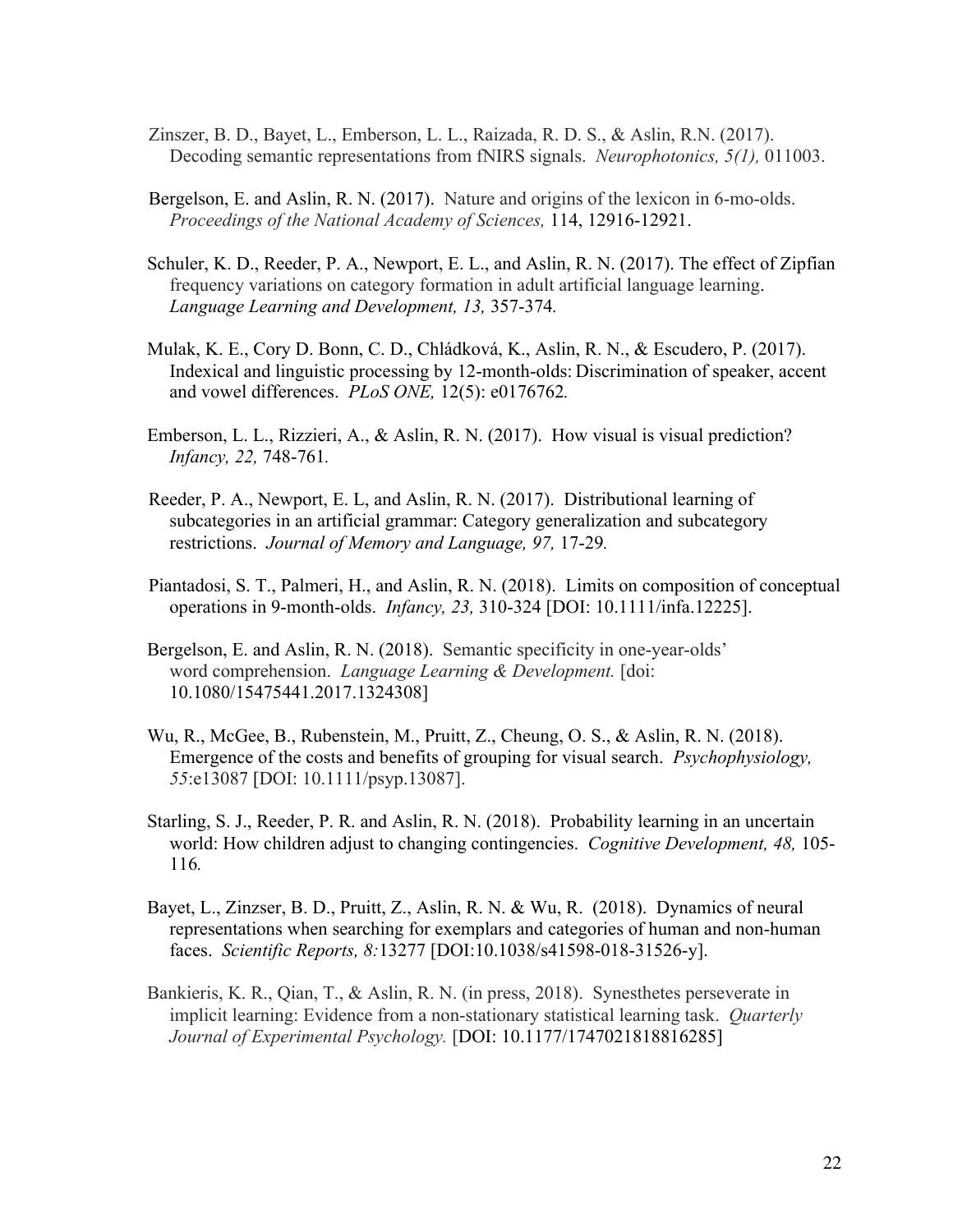- Emberson, L. L., Boldin, A., Robertson, C., Cannon, G., & Aslin, R. N. (2019). Expectation affects neural repetition suppression in infancy. *Developmental Cognitive Neuroscience, 37,* 100597 [https://doi.org/10.1016/j.dcn.2018.11.001]
- Wu, R., Qian, T., & Aslin, R. N. (2019). Extraction of abstract structure does not disrupt learning of novel events for 8- to 11-month-olds. *Frontiers in Psychology, 10,* 498. https://doi.org/10.3389/fpsyg.2019.00498
- Bejjanki, V. R., Randrup, E. R., & Aslin, R. N. (2019). Task complexity, not computational deficiency, prevents statistically deficient inference in young children. *Developmental Science* (Early View: https://doi.org/10.1111/desc.12912).
- Bayet, L., Zinszer, B., Reilly, E., Cataldo, J., Cataldo, J. K. Pruitt, Z., Cichy, R. M., Nelson, C. A., & Aslin, R. N. (2020). Temporal dynamics of visual representations in the infant brain. *Developmental Cognitive Neuroscience, 45,* 100860*.*  https://doi.org/10.1016/j.dcn.2020.100860
- Yousif, S. R., Aslin, R. N., & Keil, F. C. (in press). Judgments of spatial extent are fundamentally illusory: 'Additive-area' provides the best explanation. *Cognition.*
- Sanchez-Alonso, S. & Aslin, R. N. (in press).Predictive modeling of neurobehavioral state and trait variation across development. *Developmental Cognitive Neuroscience*.

# Manuscripts Under Review or in Preparation

- Arredondo, M. M., Aslin, R. N., & Werker, J. F. (revision under review). Bilingualism alters infants' cortical specialization for attentional orienting mechanisms. *Developmental Science.*
- Sanchez-Alonso, S., Rosenberg, M. D, & Aslin, R. N. (revision under review). Comparing naturalistic viewing and rest reveals widespread neural differences in functional connectivity across development. *Neuroimage.*
- Wu, R., Kurum, E., Ahmed, C., Sain, D., & Aslin, R. N. (under review). Infants form categories from perceptual features and generalize to abstract information. *Infant Behavior and Development.*
- Wang, S., Lee, R., Zhang, X., Aslin, R. N., Tzeng, O. (under review). Top-down sensory prediction in the infant brain at 6 months is correlated with communicative development at 6 and 12 months. *Developmental Science.*
- Arredondo, M. M., Aslin, R. N., & Werker, J. F. (under review). Attentional orienting abilities in bilinguals: Evidence from a large infant sample. *Infant Behavior and Development.*